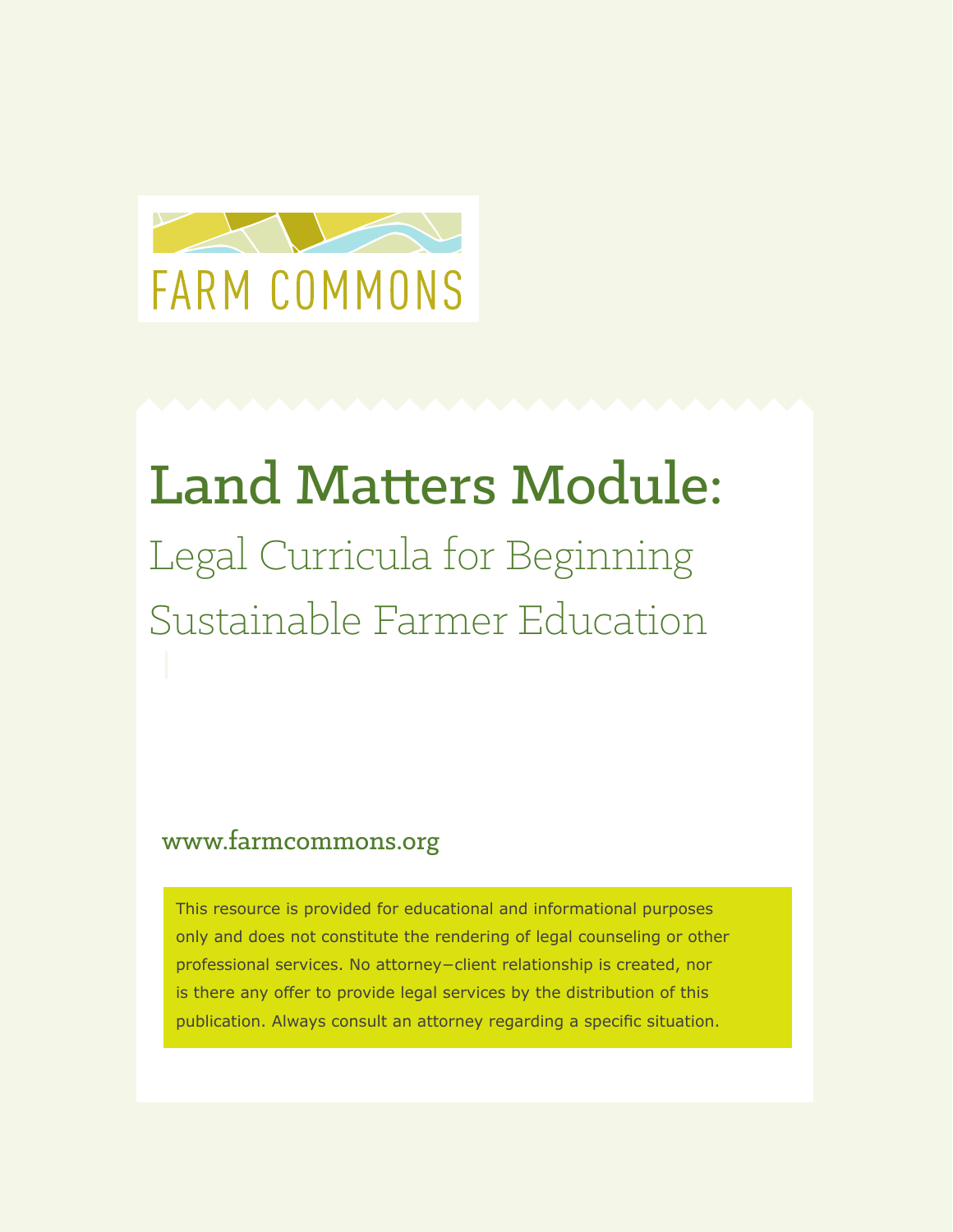#### **TABLE OF CONTENTS**

| <b>Objectives</b>                     | $5 - 3$  |
|---------------------------------------|----------|
| <b>Information Outline</b>            |          |
| <b>Land Acquisition Legal Process</b> | $5 - 4$  |
| Due Diligence for Land Purchase       | $5 - 7$  |
| Due Diligence for Land Lease          | $5 - 10$ |
| Slides                                | $5 - 14$ |
| Video                                 | $5 - 19$ |
| Activity                              | $5 - 21$ |
| Discussion                            | $5 - 23$ |
| <b>Further Resources</b>              | 5-29     |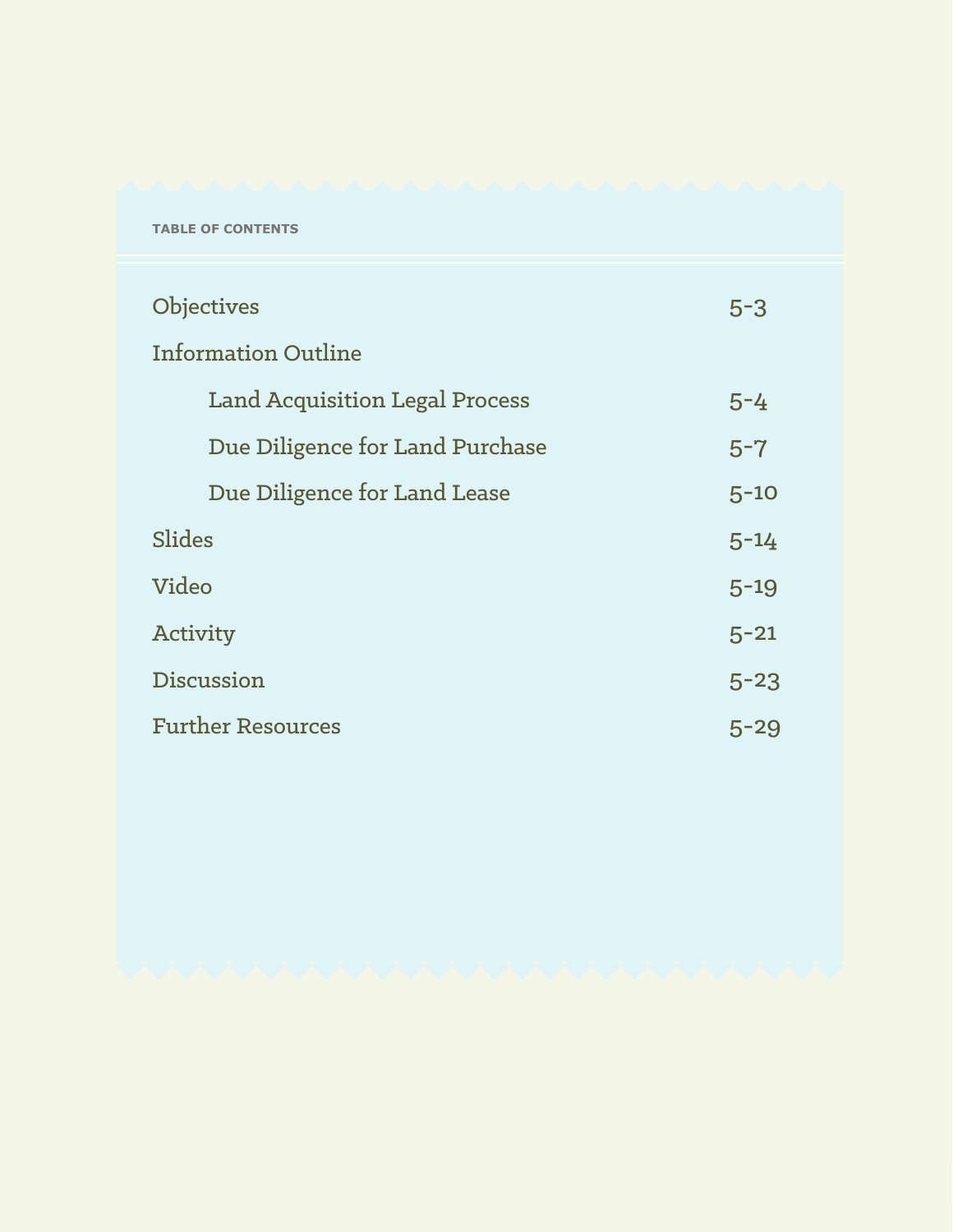## Objectives for the Land Matters module

#### **Beginning farmers should know the following:**

- 1. Understanding the characteristics of the farmland one is acquiring is a very important first step from a legal perspective- this process is called due diligence.
- 2. Coming to an agreement about the acquisition is the second step of the legal process for farmland acquisition.
- 3. The written document- the purchase agreement or leaseis the memorialization of the first two steps.
- 4. Many model loan agreements, land contracts, and leases are available, but the best legal document is the one that takes an individual's specific situation into account.

### **Beginning farmers should be able to do the following:**

- 1. Start the due diligence process for purchasing farmland
- 2. Begin to draft lease terms for leasing farmland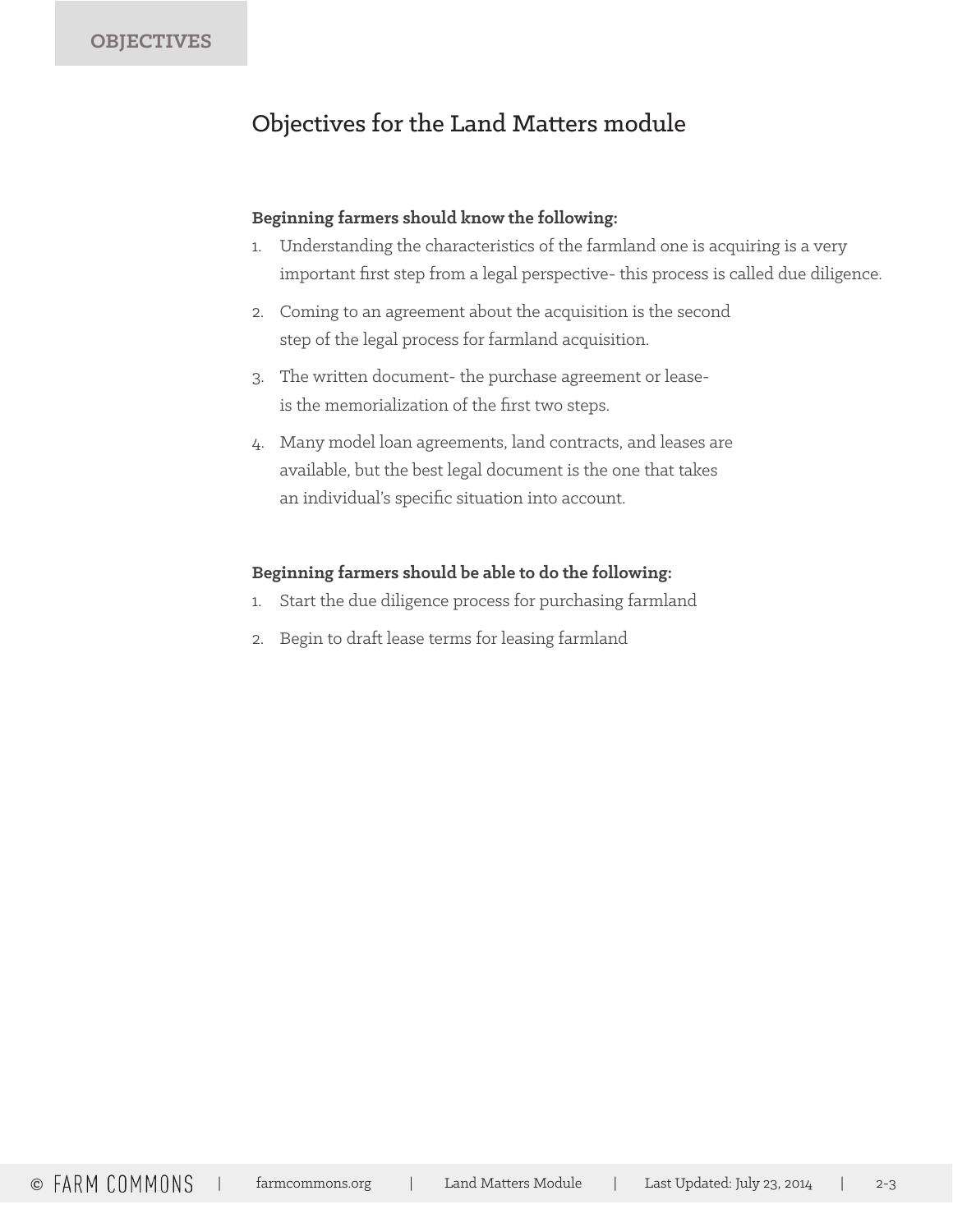## Land Matters Legal Process

Whether buying or leasing farmland, the commitment is tremendous. In addition to the financial commitment, the farm also represents the cultural heritage of an area, the local traditions, and the food community as a whole. Many farmers are entrepreneurial risk-takers by nature, and it's easy to fall in love with a piece of land or a certain farm. In an eagerness to dive into farming and all its responsibilities, beginning farmers can't lose sight of the goal. We want farms that will last long into the future. Take the time to carefully investigate exactly what is being acquired and set a foundation for success.

From a legal perspective, land matters follow a few basic principles. First, a person needs to know exactly what the person is getting. Whether leasing or buying, farmers need to know the precise nature of the land and the agreement between the parties. Discovering the precise nature of the land can be summarized with the phrase "due diligence."

In legal terms, the process of investigation is called "due diligence." Although it's a catch phrase, it's accurate. Diligence is required to explore every aspect of the purchase: values, issues, problems, and opportunities. Although less commonly referred to, the process is also important for leases. The process can be long, depending on the nature of the acquisition. However, the farmer will emerge with a deeper understanding of the resource, how it will be profitable, and how to contribute to the community long into the future.

The due diligence process shapes whether and at what price a buyer is willing to move forward. It can also influence the terms of the resulting agreement. The beginning farmer might change his or her mind about timing or even the type of farming planned for the location. The due diligence step is perhaps the most important step in the process because it shapes everything else.

Second, the buyer/seller or the landlord/tenant need to come to an agreement about the terms of their relationship. From a legal perspective, this step comes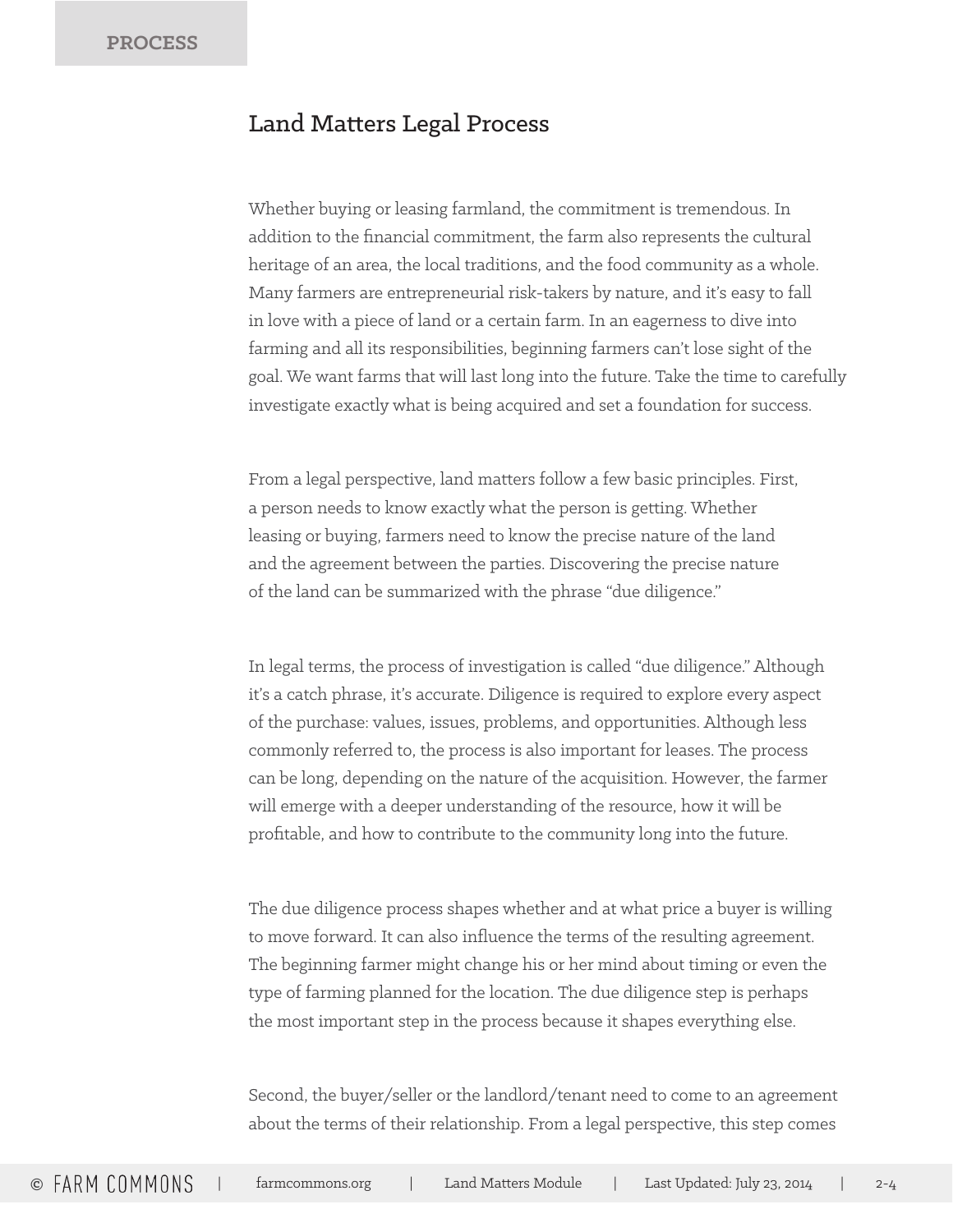after the due diligence. Folks need to know the land's characteristics before they know what they are willing to pay for or do on the land. However, it's often the first thing that springs to a beginning farmer's mind: "How will I pay for this?"

Farmers are arriving at many different strategies to afford buying or leasing farmland. For purchases, traditional options includes financing the farm as a new homeowner through a bank loan. Where such financing isn't available, many farmers use financing through the Farm Services Agency (FSA). FSA offers loans for the purchase of home and farm assets. Some farmers work directly with borrowers and do not involve any financing institutions in their farmland acquisition. These farmers may use seller financing. Seller financing is where the farmland's present owner either loans the purchase money to the buyer or where the seller offers a purchase via land contract. Land contracts (also called contracts for deed) are easiest to explain as a "rent to own" for land. Buyers simply make monthly payments towards the total purchase price of the land. Some farmers are even using crowd funding – small donations from family, friends, relatives and even strangers- to collect enough start up money for their farm operation. Where cash is not an option, some beginning farmers create arrangements to work rather than pay for their acquisition of farmland. Some sellers are more than happy to trade labor for land assets.

The right financing path is very much dependent on the seller's goals. Whether the exiting farmer is financing retirement, lessening potential estate taxes, or simply moving on to a new venture, the departing farmer's needs vary. The beginning farmer may find that some financing is only available for specific purchases. Beginning farmers may find that their options don't match the farmer's needs, and the process simply can't move forward. Although there is no need to rush this step without investigating the purchase, the deal can change or fall apart here. This is also the stage where buyer and seller (or landlord/tenant) settle on the final dollar value of the transaction. What is the sale price? If a person contributes sweat equity, exactly what is given and received? There are very few "right" answers during the negotiation stage.

The precise legal aspects of the various land financing strategies are outside the scope of this curricula. However, the most important legal principle across all these strategies is that of clear communication and written documentation.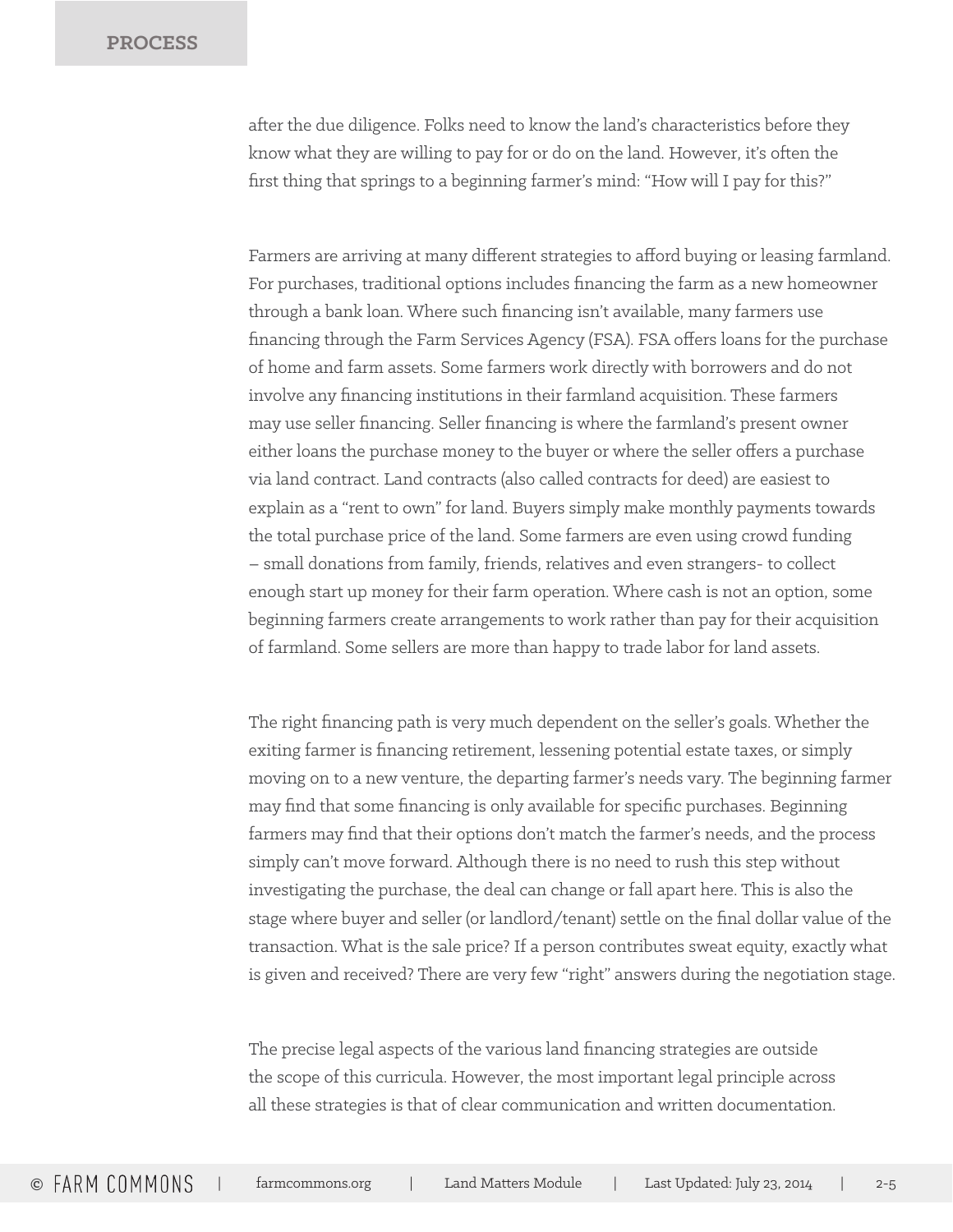In a relationship as important to the farmer as that involving farmland, the details must be clear and permanent. There are several documents that should accompany the final deal. It's not the signatures that make things work- it's the process of coming to a clear, full agreement between buyer and seller. Signatures are about memorializing a well thought out agreement.

Taking a broader look at the farmland acquisition process, a buyer/tenant has explored the potential site, done all the due diligence, discussed all aspects of the arrangement with the seller/landlord, and arranged some kind of financing, if necessary. These steps have probably led to several important elements of the deal. Perhaps the seller has agreed to replace the well because it's too shallow. Maybe the buyer is agreeing to forgo a cash salary for one year. These terms all need careful integration into the final deal.

Many land matters arrangements will have several legal documents that outline specific aspects of the agreement. At the minimum, a landlord and tenant need a clear lease between themselves. The due diligence checklist below outlines the many issues that should be memorialized in a lease. For a purchase or financing arrangement, more complex legal documents are needed. A land contract purchase needs a detailed land contract. If a seller is financing the sale by loaning the purchase price, buyer and seller need a promissory note or loan agreement, plus a security agreement if the seller is keeping a security interest in the land. If traditional financing is involved, banks will have more say over the final loan agreements than any other party. Likewise, if title insurance is involved, the existing policies are unlikely to change based on private agreements. Farmers need to know what issues are negotiable and which they are obligated to comply with if they utilize financing and insurance mechanisms. For those working outside the box, it may be easier to negotiate on all points of the agreement. But, that ability also comes with a lot more work- every point needs to be negotiated. Farmers using a work-barter as financing need a very clear written agreement as to what is being acquired, the precise metrics for the labor given, and an objective means of measuring the inputs.

Models can be found online and in books. But, remember that no model will accommodate the specific needs and wishes of the two parties to the deal. These documents are not legal boilerplate where one size fits all. Consider meeting with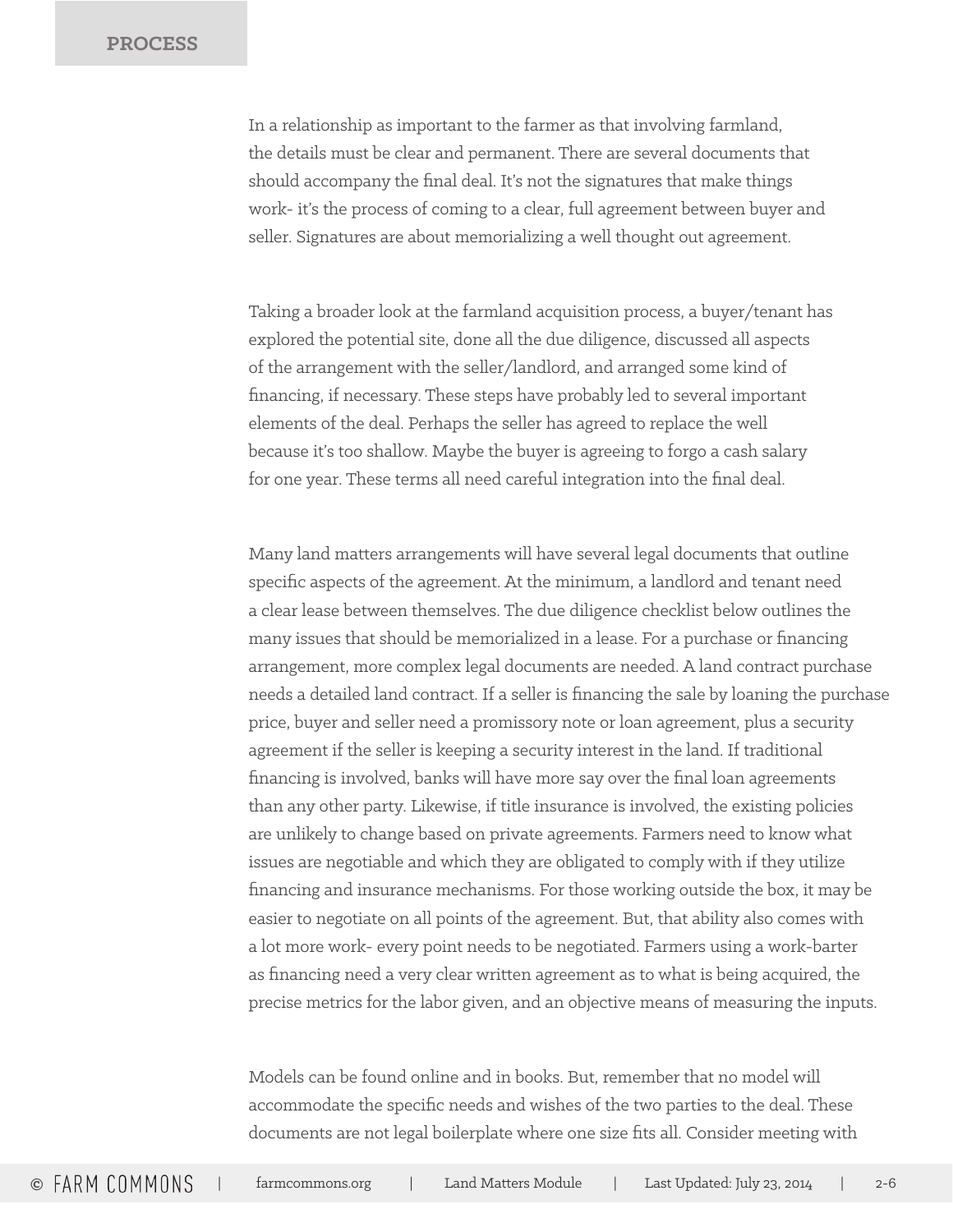a farm-experienced attorney after you have everything lined up. An attorney can be useful as a facilitator during the negotiation process. Attorneys can help review the legal documents provided by financing institutions, sellers, title insurance companies and the many other entities involved. Attorneys are also excellent at helping buyers think through the due diligence process and performing due diligence themselves. Attorneys may also have experience with local standards for pricing, although real estate agents and appraisers are also sources for such information.

### Due Diligence for Purchasing Land

Due Diligence is the research process to determine the costs, benefits, and potential terms that accompany an endeavor. The objective of due diligence is to gain as much reliable information as possible in order to make a sound decision and to outline the terms of the purchase or lease.

When it comes to a farm asset purchase, such as land or a tractor, the following are several elements of the due diligence process. This non-exhaustive list does not address due diligence for a home potentially located on the farm property, among other things.

#### **Soil and Water**

- Is there a well? What is the capacity? Is its use regulated by water rights and, if so, what is the status of those rights? What is the condition of any associated equipment such as a pump or water lines?
- Can you irrigate? Even if you use a well, is irrigation regulated by water rights? If so, exactly what are the contours of that right? What is the irrigation capacity and is any irrigation equipment included? What is the condition of it?
- Has the water source been tested for heavy metals, chemical residues, and bacterial contamination?
- Is there a water recapture or disposal system (septic system, for example) and what is its condition?
- Is the slope of the land acceptable for farming?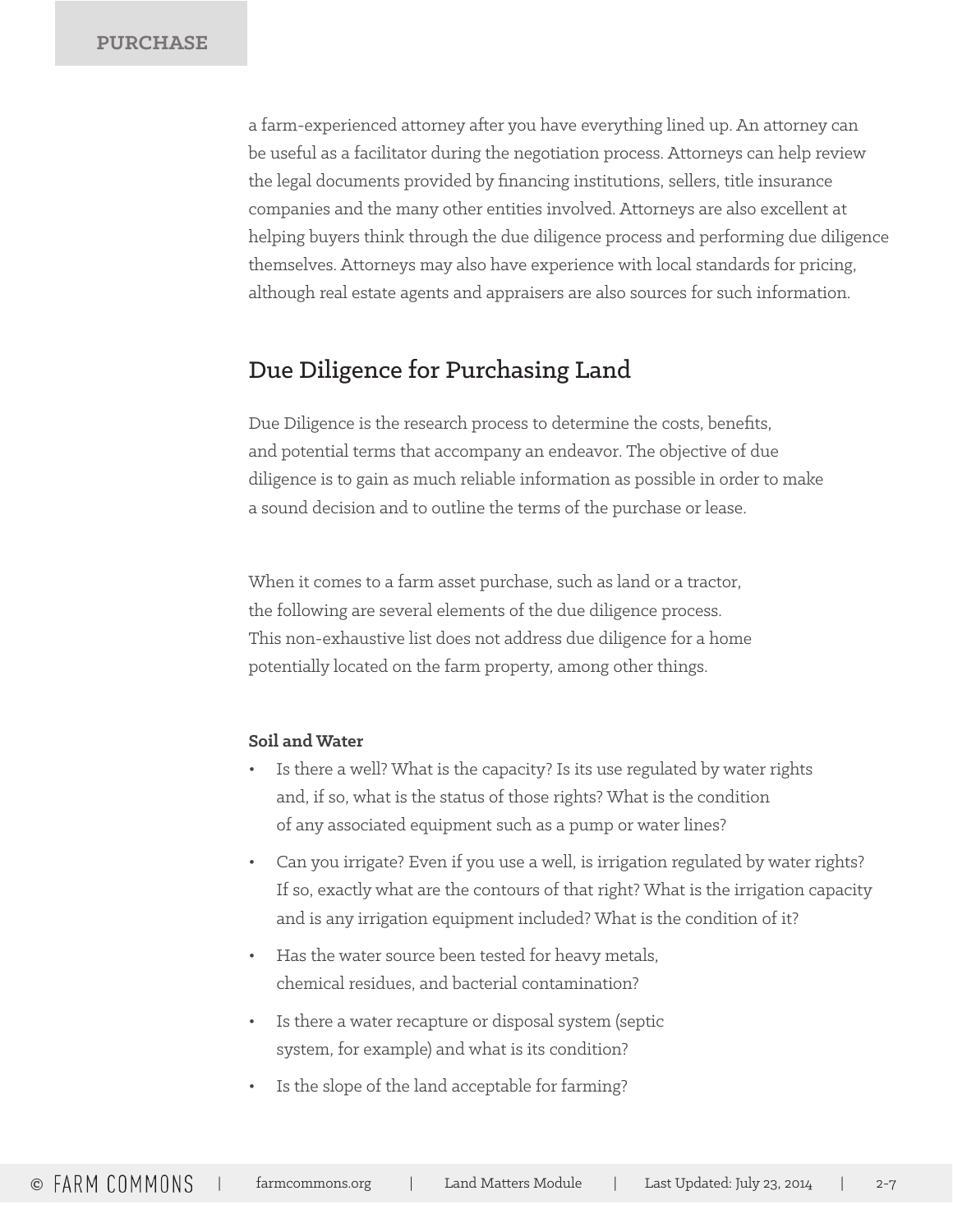### **PURCHASE**

- What soil types are located on the property?
- Has the soil been tested for heavy metals, contaminants, fertility, or organic matter?
- Is the soil subject to erosion? What erosion control methods have been used and were they successful?
- Is the land currently leased for farming and if so, what are the terms of that lease?

#### **Farm Buildings**

- Are buildings attached/included? What is their condition?
- Will the electrical supply to the buildings support your proposed usage?
- Will the plumbing and water disposal system meet your needs and capacity?
- How are the roofs?
- If you intend to add buildings, look at the building permit process, requirements, and expenses

#### **Parcel Characteristics**

- Carefully analyze the title description, location, and boundaries to determine the precise size and boundaries of the parcel. Look at Google Earth and compare with county assessor's maps. Talk with neighbors about property boundaries. Do not assume fences indicate property lines. If there is any doubt at all about the precise location or size, do further research. If the issue cannot be resolved fully, consider having the property surveyed.
- Is the fencing permanent, attached, and sold with the property?
- What is the zoning classification of the parcel? Does the property currently conform to its zone? Do your future planned uses conform?
- What is the long-range county or municipal plan for the parcel? Is re-zoning contemplated?
- What is the tax classification of the property and does the use or zoning meet the tax classification obligations?
- Is the property in a floodplain?
- Does the property have wetlands or endangered species and are the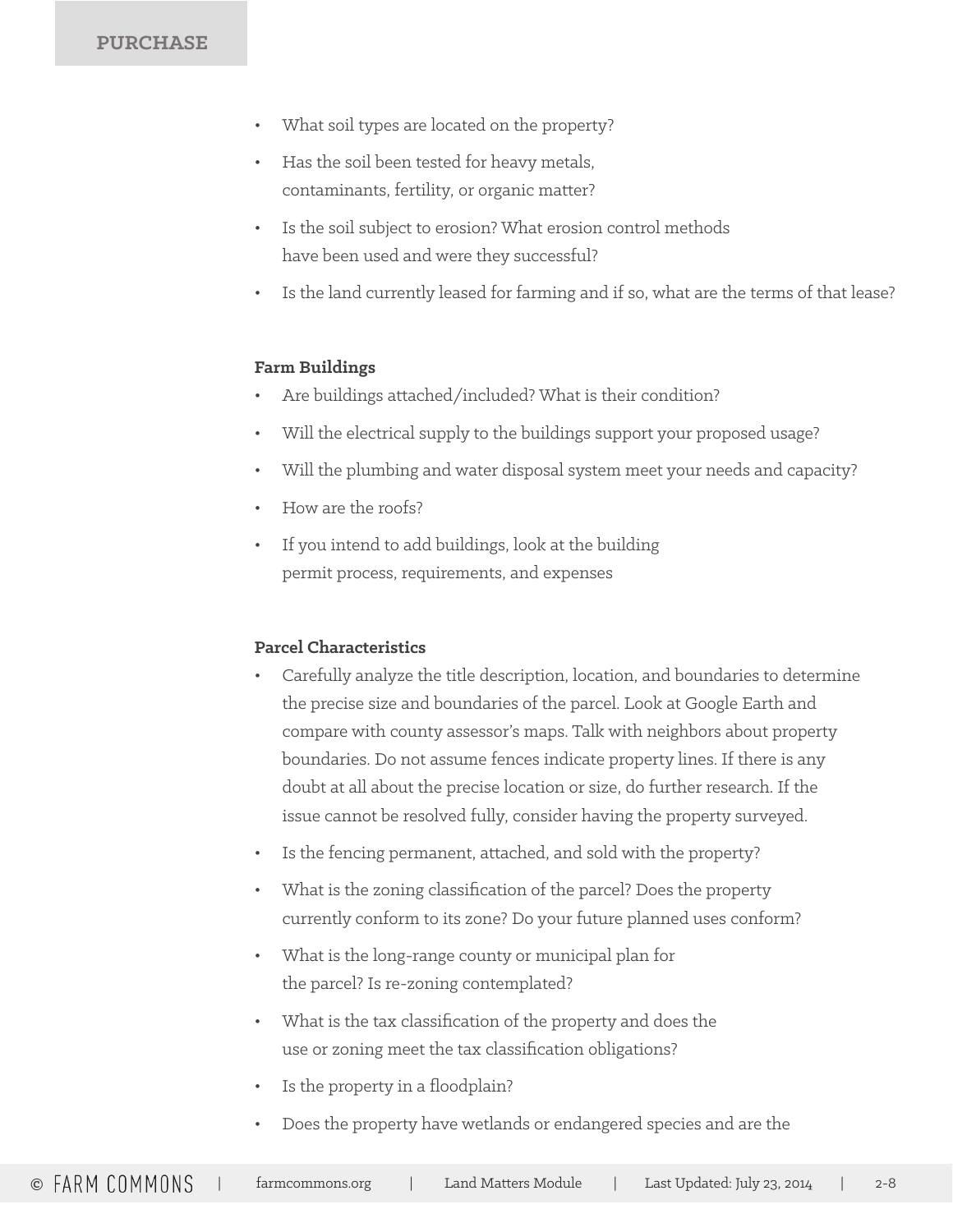**PURCHASE**

legal implications of their presence acceptable with future uses?

- Have any rights associated with the land, such as mineral rights, been sold or leased? Has the land been leased for wind energy generation?
- Look at the title report in detail for easements and encumbrances. In addition, look at the usage of the land itself- is anyone else using the property who may have established a legal right to continue that use?
- Is there road access to the parcel? If not, will local permitting authorities allow an access point to be installed?
- If the access road is shared, is there a written maintenance agreement between the users? If so, is it followed?
- Are there any environmental risks on the property such as an old dumping or trash area?

#### **Can you get the telephone, cellular, and internet access you need?**

#### **If a farmer is looking at buying into an existing business:**

All of the above factors are important for the assets that the business itself owns. In addition, the buyer should do due diligence on the business itself. This includes considering the following:

- Is the entity in good standing with the state? If not, you may want to see those corrected, first.
- Does the business have written bylaws and shareholder agreements (for a corporation) or an operating agreement (for an LLC)? Is the document followed? If none exist or they are not followed, assess willingness to get that done.
- Are there any meeting minutes or records of decisions made? Whether or not the business adheres to formalities may be important to a new owner.
- Who has an ownership stake in the business? Are they people with whom the new farmer can work with?
- Who has the authority to enter into commitments relating to the business? Does the person with whom you are negotiating have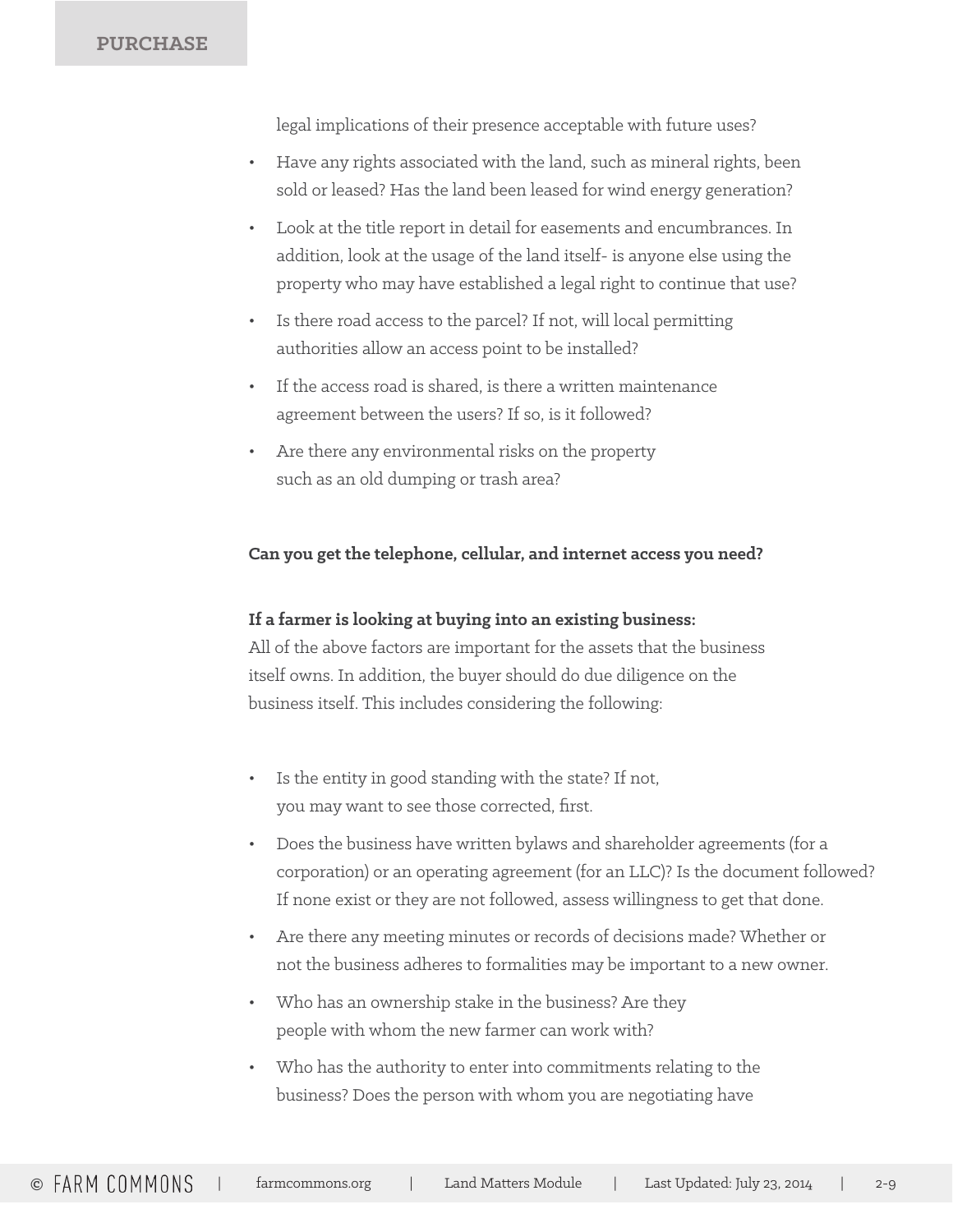**LEASE**

the power to sell or give you what he or she is offering?

- Does the entity have any written leases or contracts with significant business connections? If the leases or contracts are essential to the business, the buyer should read the agreements to determine their stability.
- View financial statements for at least three years back, including detailed lists of assets, accounts receivable, liabilities, and expenses. Financial statements can speak volumes about a business' viability.
- Has the farm protected its name or brand? If the name is significant, this could be a problem down the road.
- Look at tax returns for the last three years. Are there any red flags? Do you potentially need to shield yourself as a new owner from past tax liabilities?
- Look at sales tax returns, if required. Are there red flags?
- Assess product lines, marketing outlets, and pricing strategy. Is this the business you envision going into?
- View a business plan, if available. Does the owner's plan for growth match your own wishes?

## Due Diligence for Leasing Land

These questions raise issues that should be discussed, agreed upon, and incorporated into the final lease.

#### **Basics:**

- Parties involved
- Location of land
- Start date
- End date
- Price, frequency of payment, method of payment
- Fees for late payment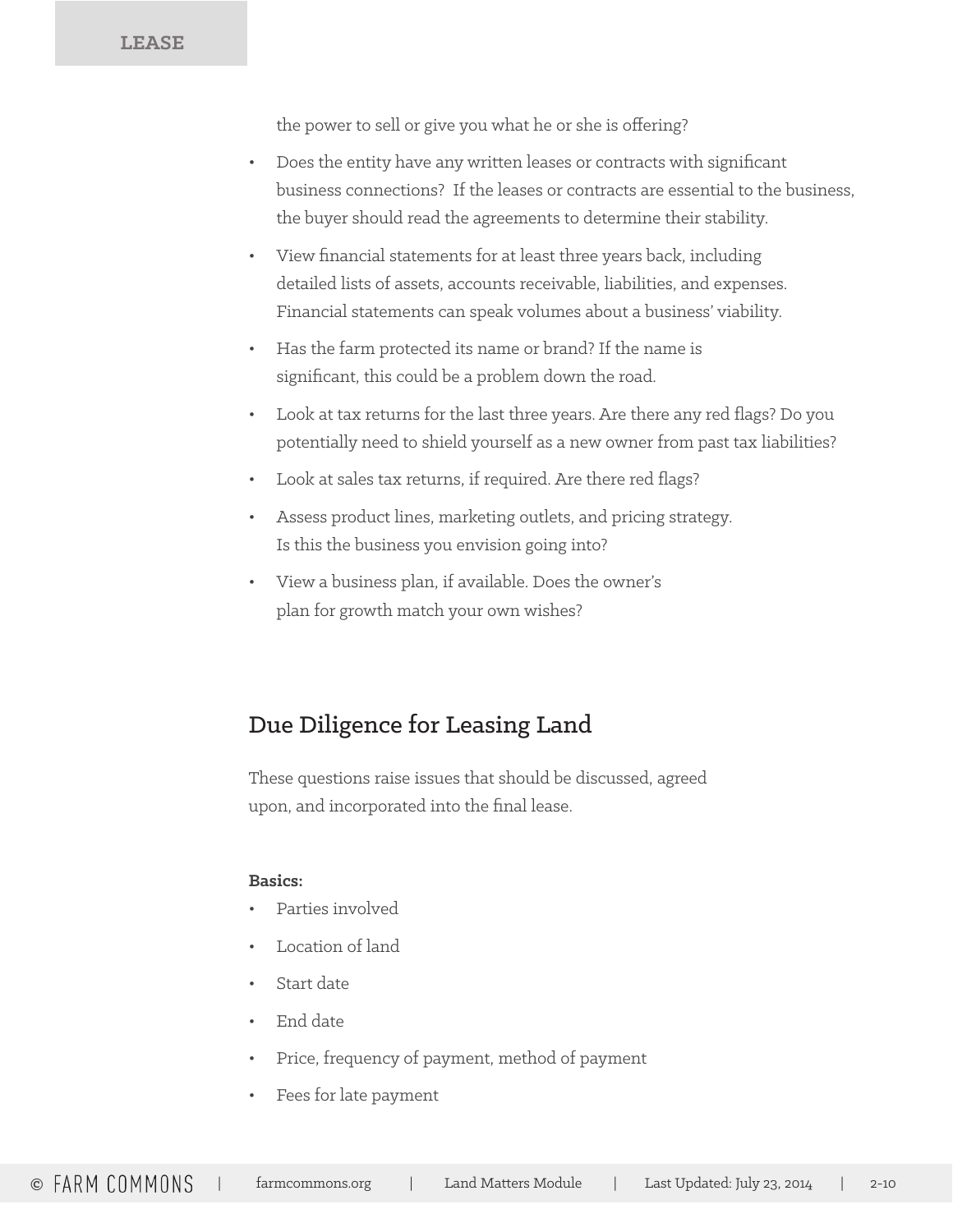Who is responsible for property taxes?

#### **What rights does the lease grant?**

- All legal uses of the property?
- Agricultural use of the property? What are we considering "agriculture?" Are agritourism events allowed? Processing?
- Is this also a residential lease? (Should be handled separately to the farmland lease.)
- Can the tenant sublease?

#### **Production-related issues**

- Any limits on the type of production allowed? Crops and livestock? Methods such as organic?
- Is the landlord granting an exclusive right to use, or will the landlord also be using the leased premises?
	- If so, what potential conflicts might arise, and how should we manage them? Schedules of use? Types of use?
	- If conflicts do occur, such as damage to property or lost revenue because of the other party's actions, should we compensate the party who loses?
- Are there any land stewardship practices the parties would like to require of each other? Do those come with costs, and if so, who pays?
- If the tenant's voluntary conservation practices increase the value of the land, should the tenant's rent be reduced accordingly? Or, another way to reward the tenant?
- Specific standards for weed or disease control for either party?

#### **Facilities**

- Does the tenant get use of any equipment?
	- If yes, how are we handling equipment breakage and maintenance? Who pays for it and when does it need to be performed?
- Does the tenant have access to any equipment or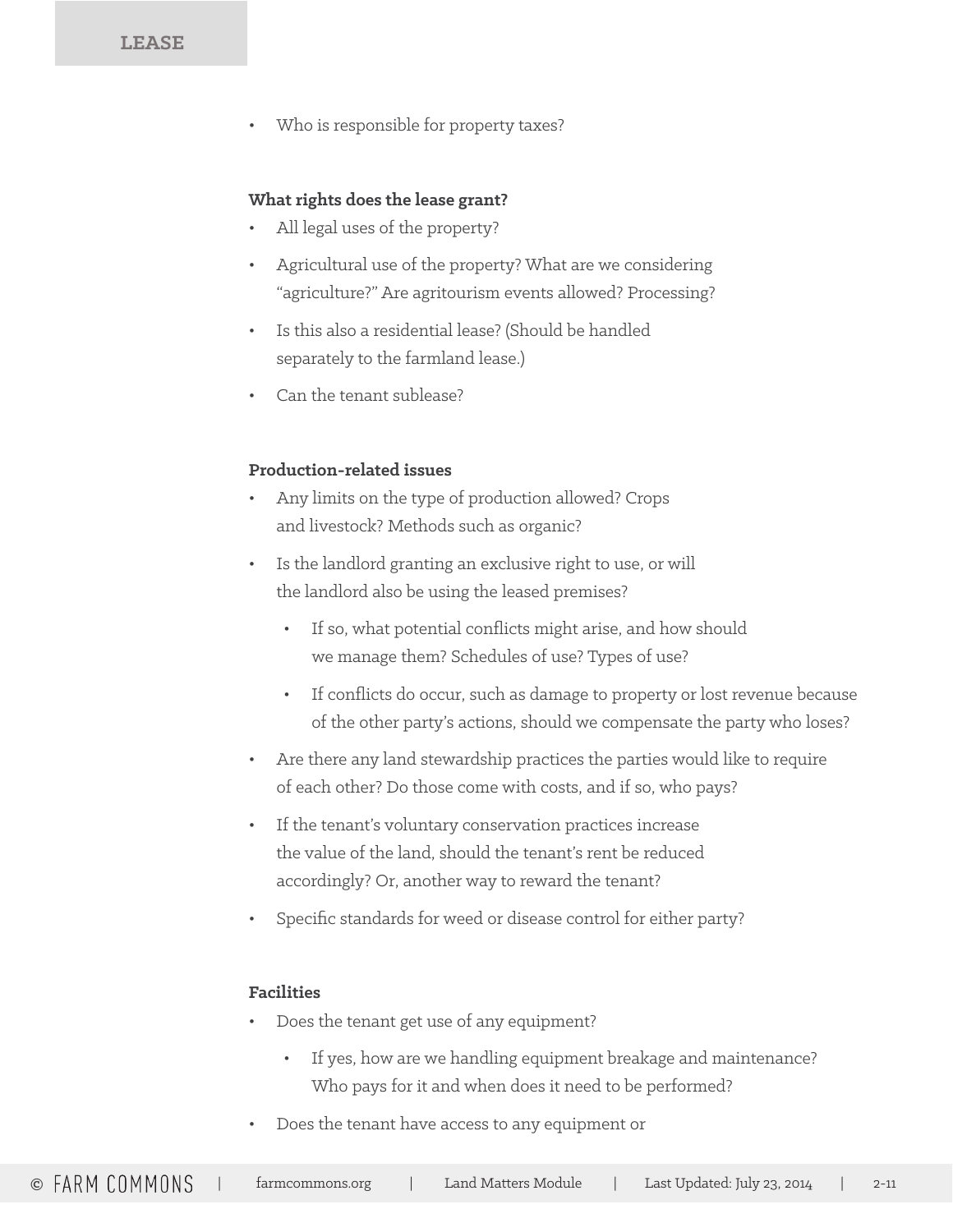supplies storage? Associated terms?

- Does the tenant have access to pack shed facilities or food storage?
- Is water provided in the lease? How, and how much? If unlimited, what is the expected capacity of the well/water supply? If there are volume limits, do we have a way to measure usage?
- Who coordinates and pays for any utilities to the property? Electric, trash, etc.

#### **Renewal**

- Does the lease renew automatically?
- When and how does either side give notice that they don't want the lease to renew?
- If the tenant decides not to renew, are there any duties he or she must fulfill? i.e. planting cover crops.
- If the landlord decides not to renew, when and how is the tenant compensated for increased land value? Or, does the tenant have the right to remove improvements? If the latter, what conditions exist?
- Can the lease be terminated? This often happens on "default," which means either party does something specific, which allows the other party to terminate the lease. A "termination" often follows different, less beneficial procedures than a non-renewal. Are there acts that you would like to designate as triggering a "default?" For example, using certain chemicals or practices.

#### **Communication**

- Are annual or quarterly meetings appropriate? What things should be discussed at meetings?
- Are there specific issues that the parties agree to communicate to the other? Machinery? Animal health? When specific practices will be undertaken?

#### **Long-Term Considerations**

- Is the property currently mortgaged? If so, and a default occurs, what are the parties' wishes for transferring the lease?
- Is the property part of an estate plan, such as in a will or trust? If so,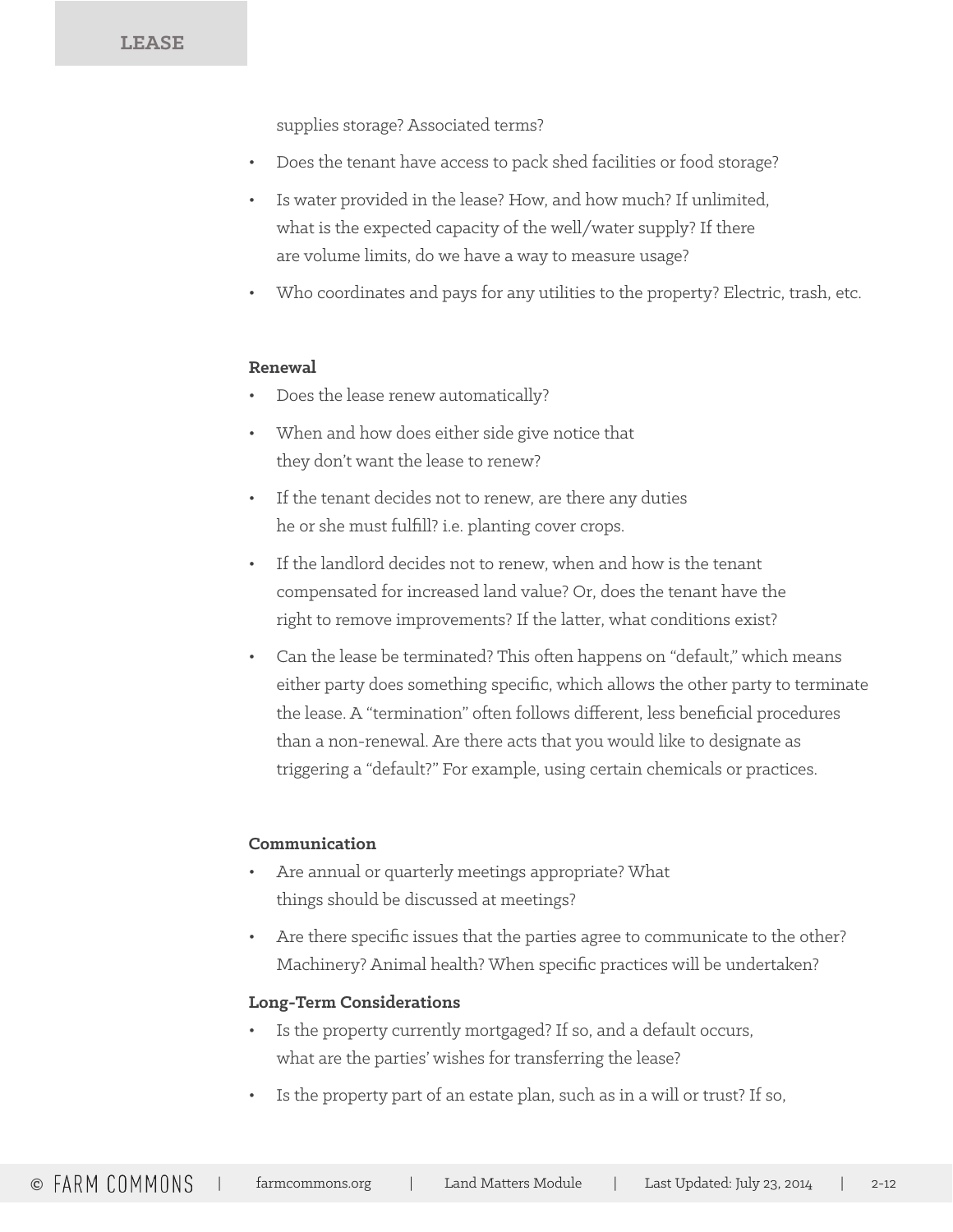**LEASE**

what are the parties wishes upon transfer, should the landlord die?

- If the lease is expected to survive death of landlord, do we have any assurances that the appropriate documents are/will be in place?
- If the tenant dies, does the lease transfer or terminate? Does the tenant's estate get anything for termination of the lease or appreciation of land value? (Tenant needs to know if documentation is in place to assure the money will be available and payments made.)
- Can tenant transfer the lease during tenant's lifetime? Any conditions on transfer?
- Are we contemplating any "right of first refusal" if the landowner decides to sell? Is this convertible to a land contract?
- Are landlord/tenant going into business to make a shared profit together at all? (Additional concerns arise here.)
- Is the tenant added as an additional insured to landowner, or does tenant need own insurance? If landlord provides, are there any coverage thresholds desired by tenant?
- How should we manage conflicts over the long term? Would the parties like to create a dispute resolution committee of neutral third parties to hear disputes and help create a pathway to resolution?
- Do we have any potential concerns about re-zoning of the property or neighboring development? Have we checked the comprehensive plan for the municipality?
- Long-term control of invasive weeds. Required? By whom and how?
- Is the tenant contemplating specific long-term improvements such as building a pack shed or hoop house? Should we put in provisions that create assurance such improvements will be allowed?
- Who is responsible for large-scale capital improvements to the land? For example, who is responsible to maintain access roads? When and how will it be done? Are costs shared?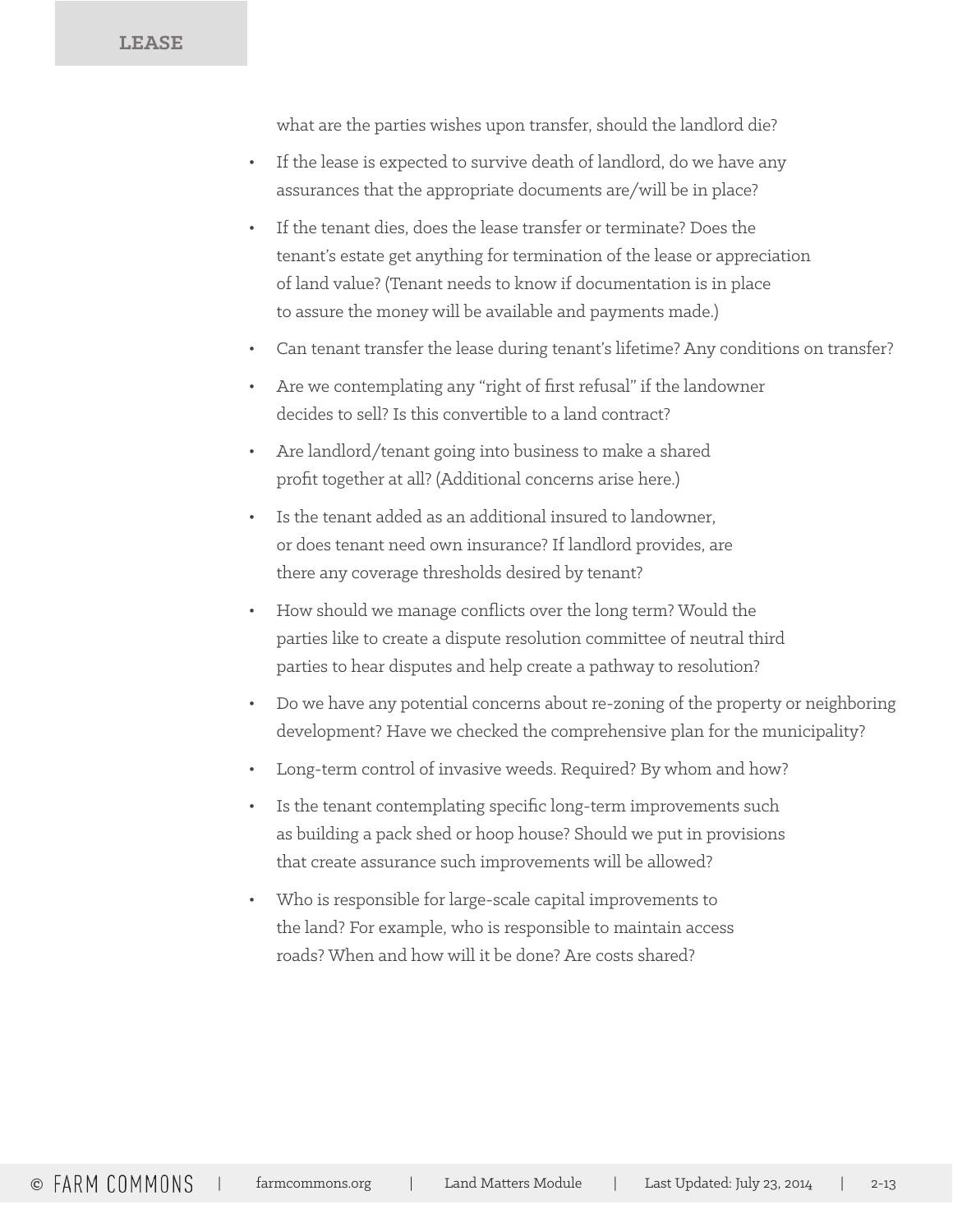

# Land Matters Module Powerpoint Slides

These slides may be used as a template for a presentation on legal land matters for beginning farmers.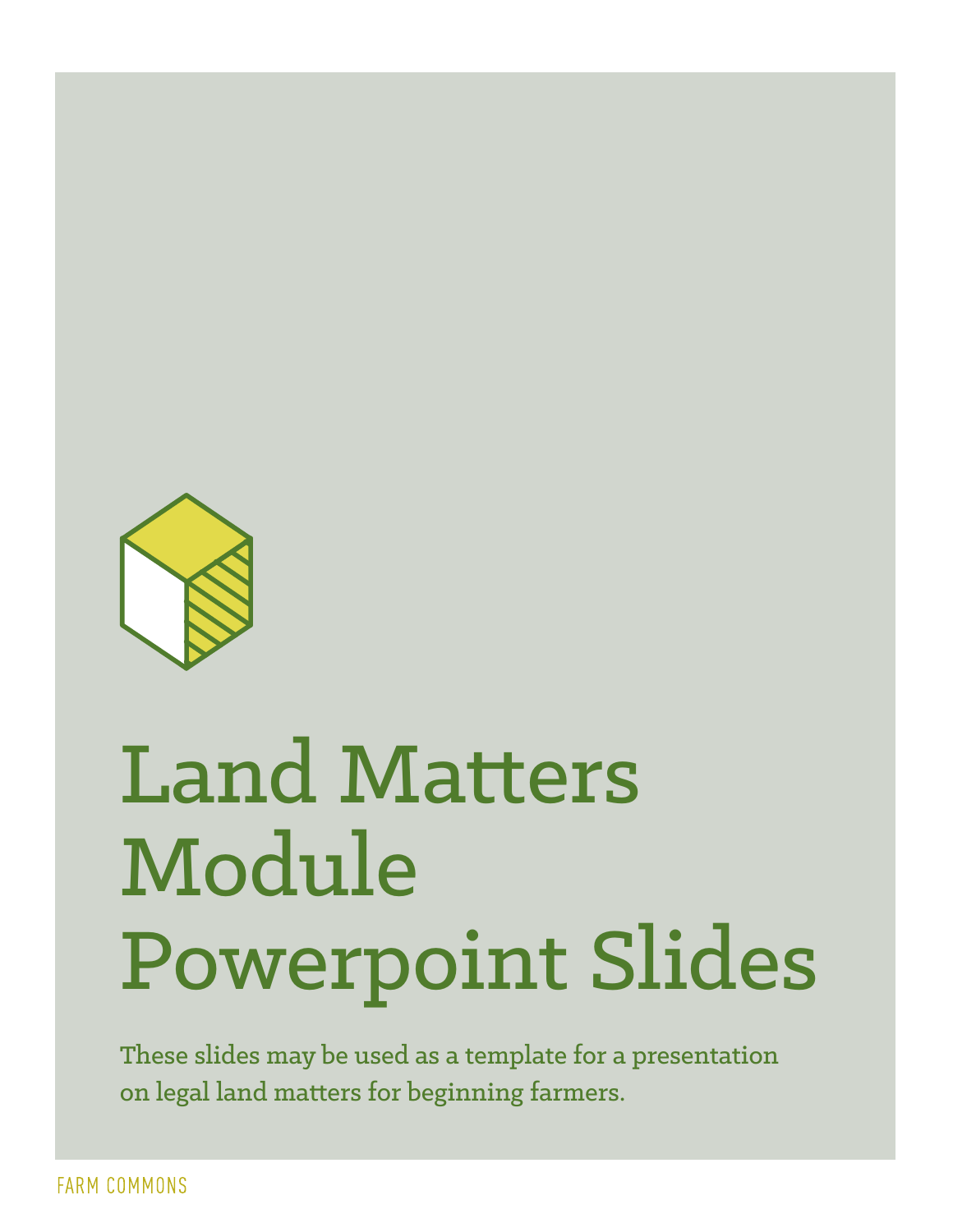## Legal Process

- Know exactly what you are getting: Do due diligence.
- The objective of due diligence is to determine the following:
	- Do you want the land/access to the land?
	- $-$  What are you willing to pay for it?
	- $-$  Are there any conditions you wish to attach?

## Due Diligence for Purchase

- A few key issues, specific to farmland:
	- Does the soil and water hold necessary capacity?
	- Is there enough or the proper buildings for operations?
	- Are there any potential neighbor or zoning issues?
	- $-$  Are utilities available?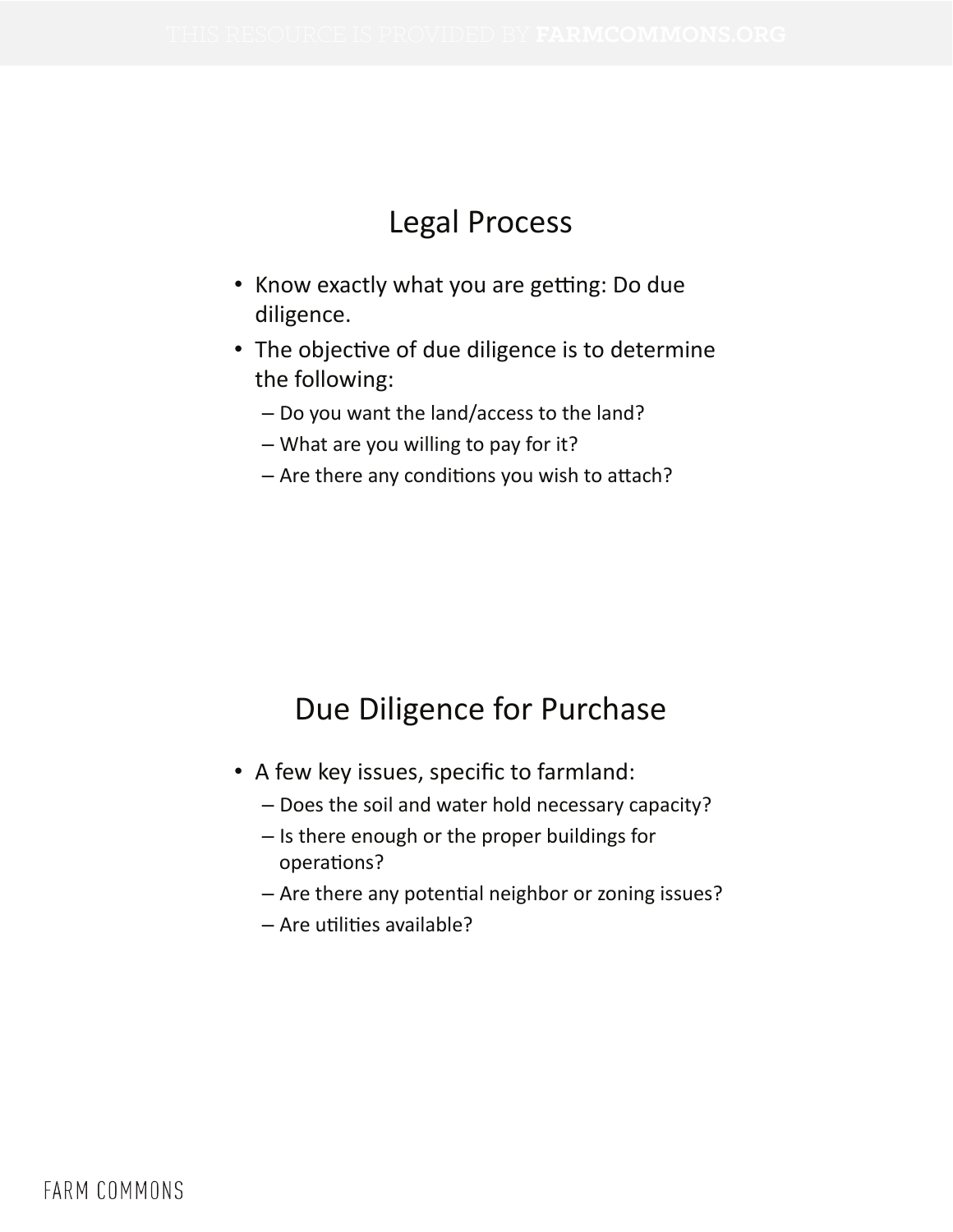## Due Diligence for Leasing

- A few key issues for farmland lease due diligence:
	- What uses, exactly, is the landlord allowing: just production, ag sales, oragritourism?
	- Is water included? If so, what flow rate, volume, timing... is provided?
	- Does equipment use or storage come with lease?
	- Any required land use practices?
	- How should conflicts be resolved?

## Agreements

- After doing due diligence buyer/seller and tenant/landlord should craft very clear agreements.
- Models are useful as models, only. The best agreement is the one specific to each individual situation.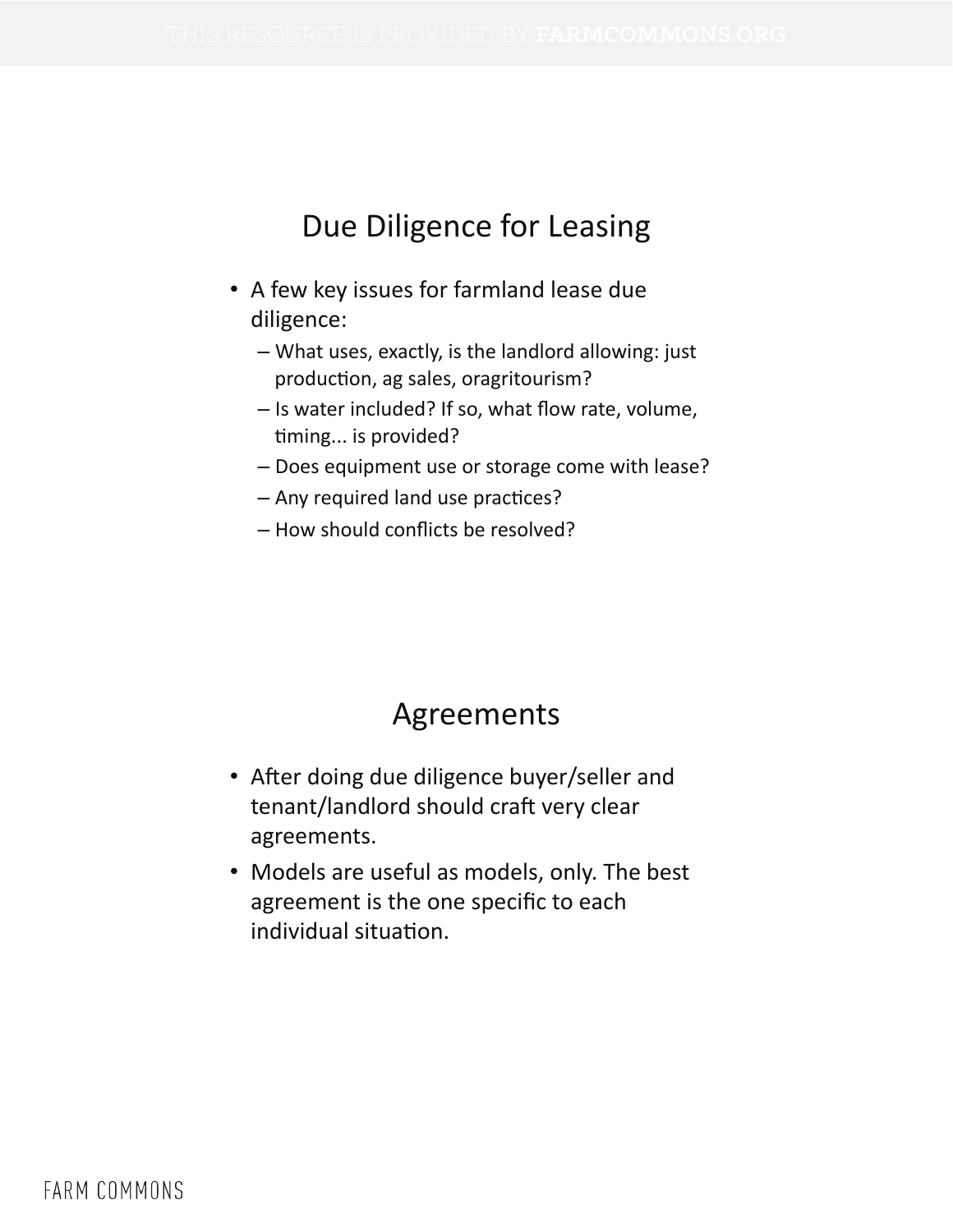## Agreements

- When traditional financing, FSA financing, or other business entities are involved, there is much less flexibility in crafting an agreement.
	- Still, farmers should read and understand the agreements they must sign to receive financing.
- The tradeoff for more flexibility is more work. Farmers who draft their own agreements should seek attorney guidance.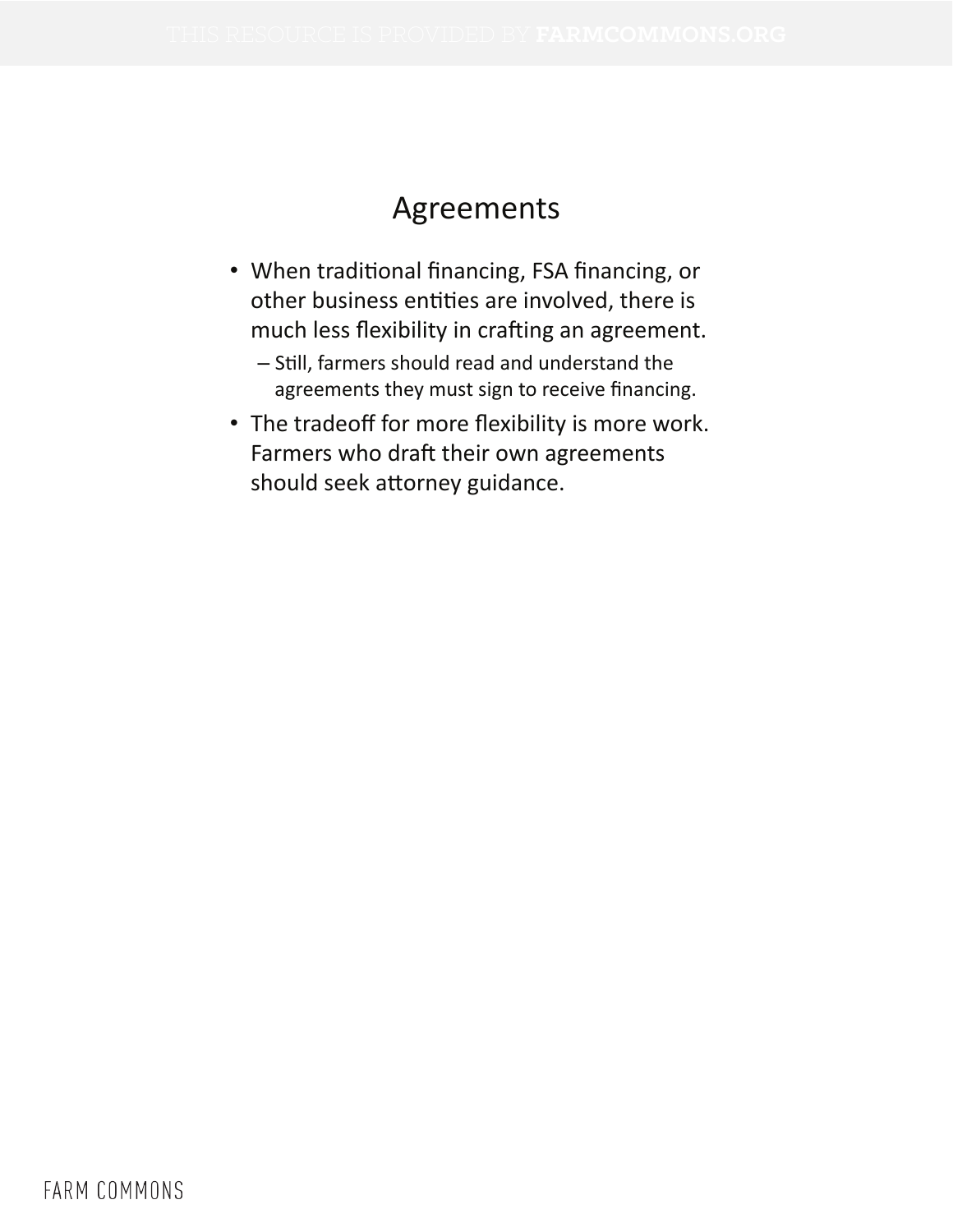

## Land Matters Module Videos

These videos discuss farm financing opportunities through the Farm Services Agency and considerations for a successful farmland lease.

**FARM COMMONS**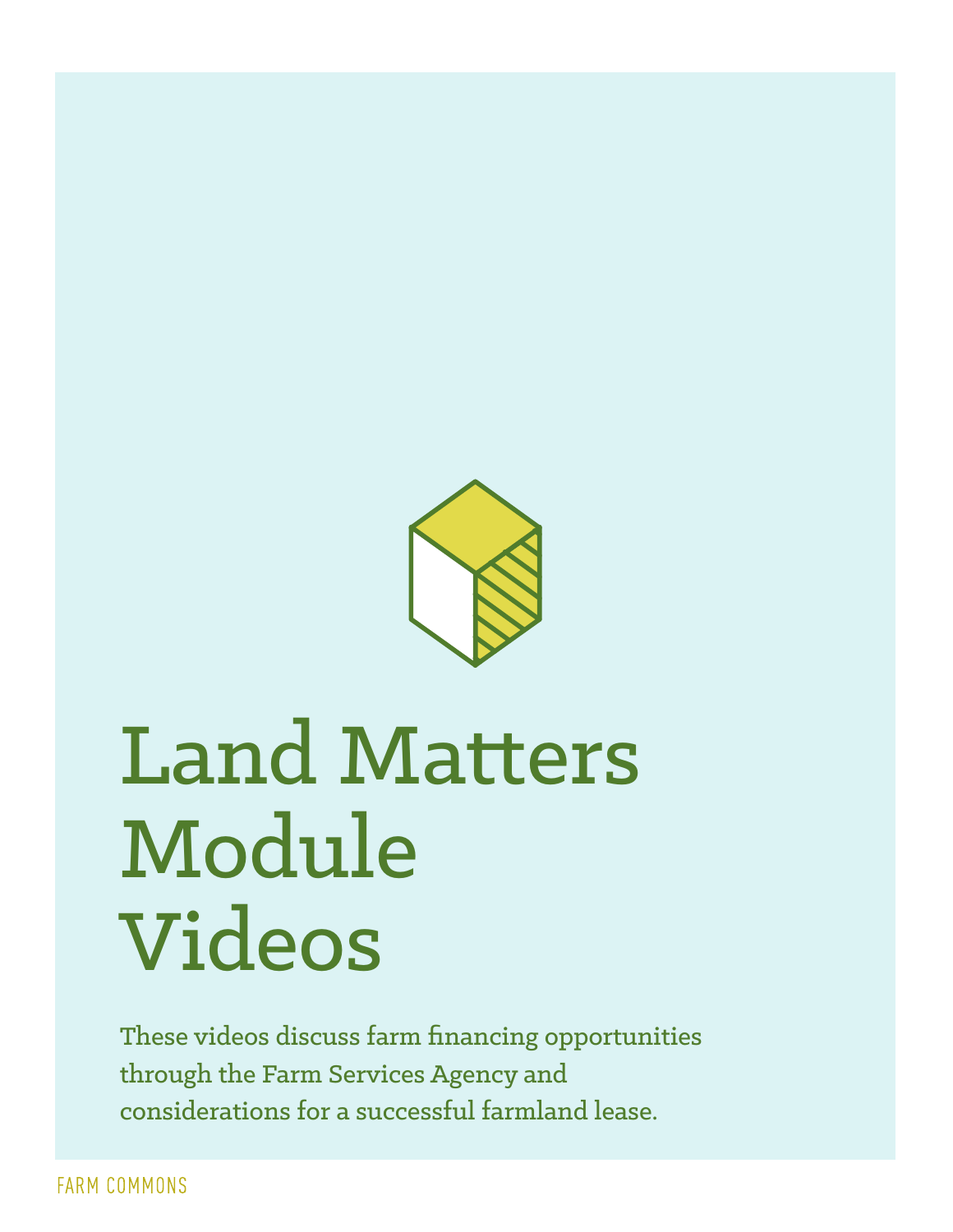## FSA Funding Resources Video

[Follow this link](http://vimeo.com/102525652) to a 16-minute presentation by a Farm Services Agency employee who explains FSA's financing options. The presentation is focused on opportunities for beginning farmers to access FSA's loans. The segment also has a question and answer section at the end. The sound volume is unpredictable at the end. Facilitators may wish to turn the volume down just a bit at the end of the presentation.

## Leasing and Financing Video

[Follow this link](http://vimeo.com/102525653) to a 12-minute video discussing the process for and elements of a successful lease. The presentation covers the basics, as well as a few nontraditional leasing situations such as sublets of greenhouse space and longterm leases with land trusts and other preservation entities. The segment ends with a question and answer session. The question and answer portion also answers questions relevant to farm financing, including land contracts.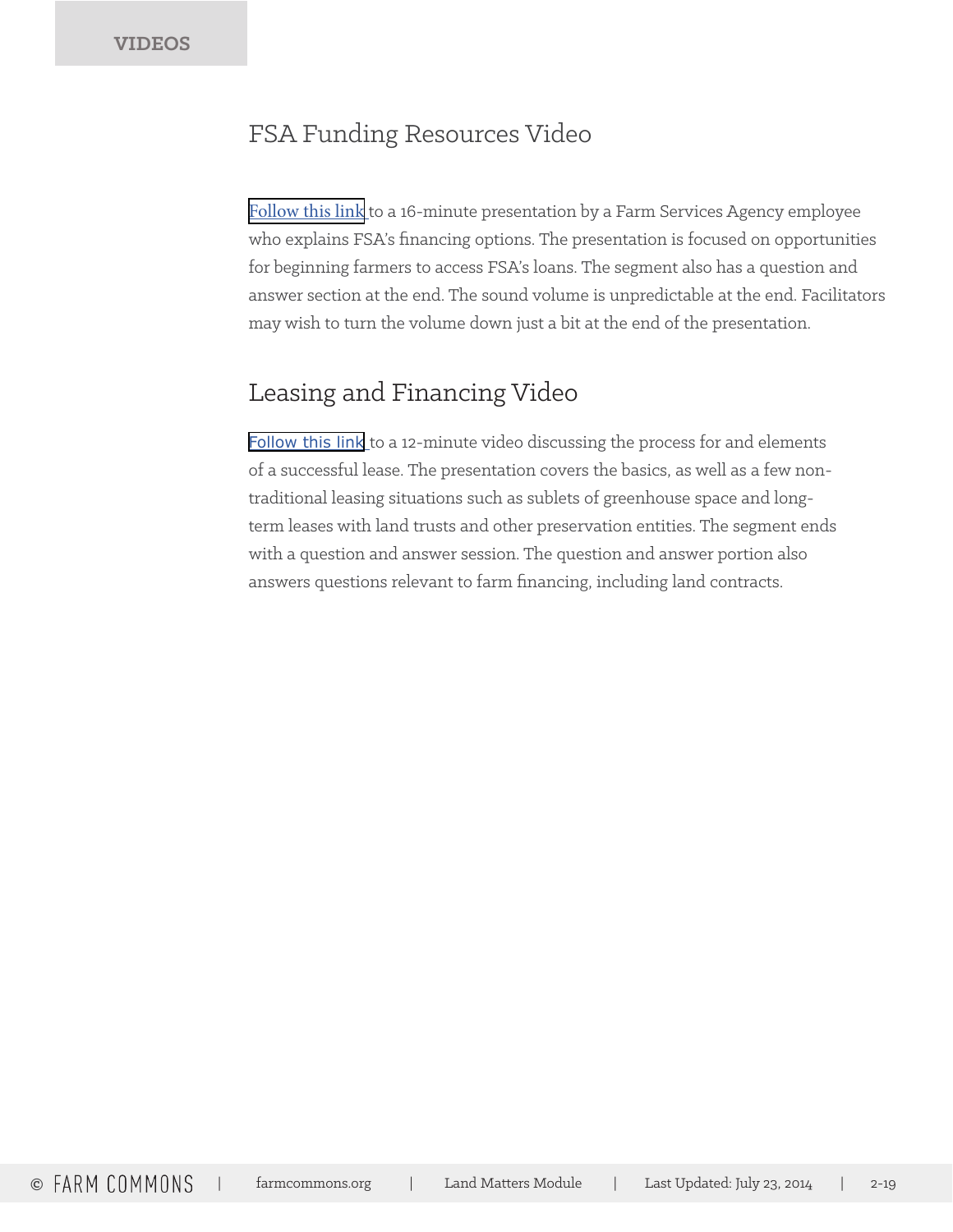

# Land Matters Module Activity

This homework activity is to help farmers find and become acquainted with zoning codes.

**FARM COMMONS**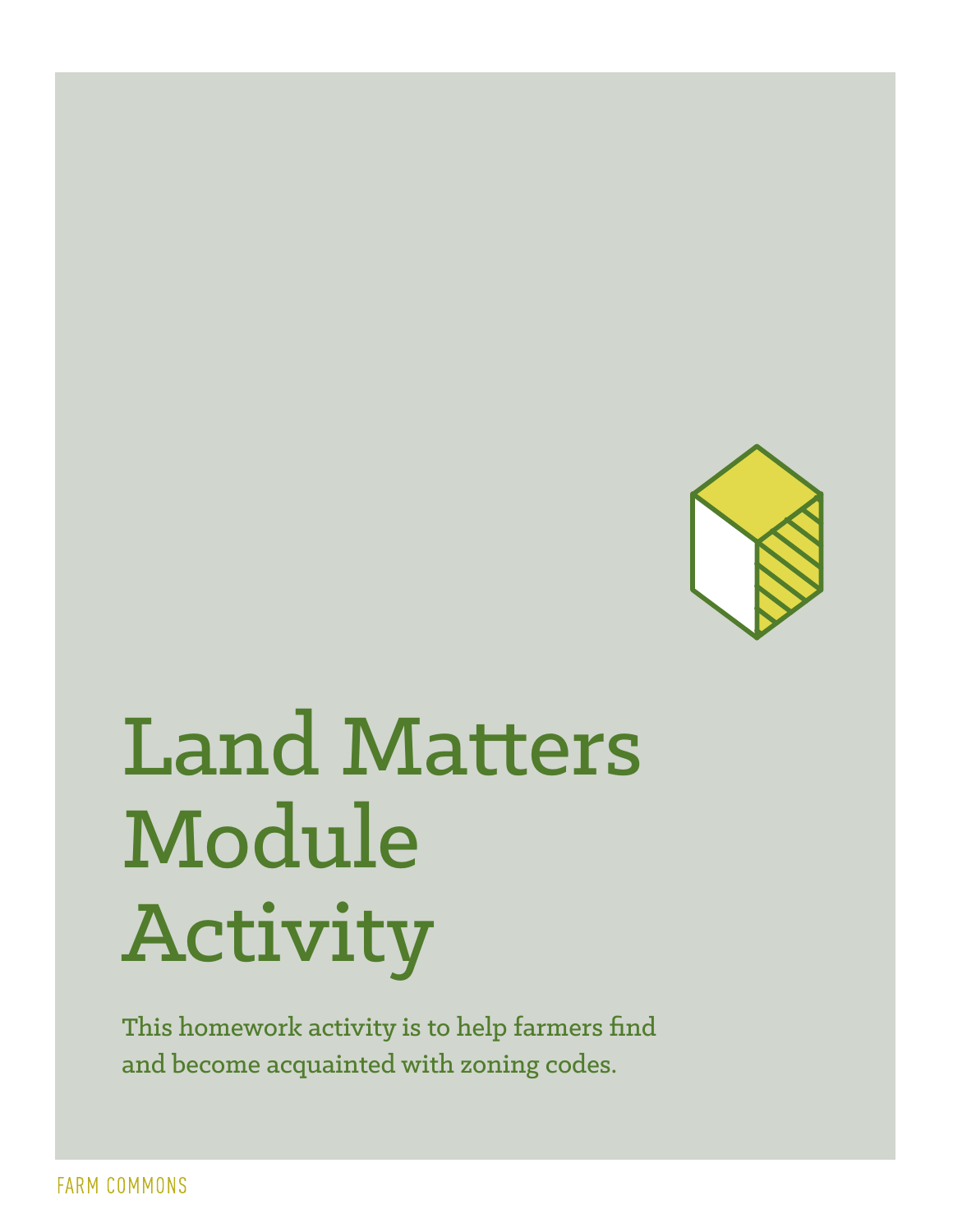## Activity: Facilitator's Guide

Please see the Activity or the Discussion for the Events Module. Either is a terrific activity for the Land Matters Module, as well. Learning to understand the zoning code is an essential skill for a farmer whether the farmer purchases or leases farmland.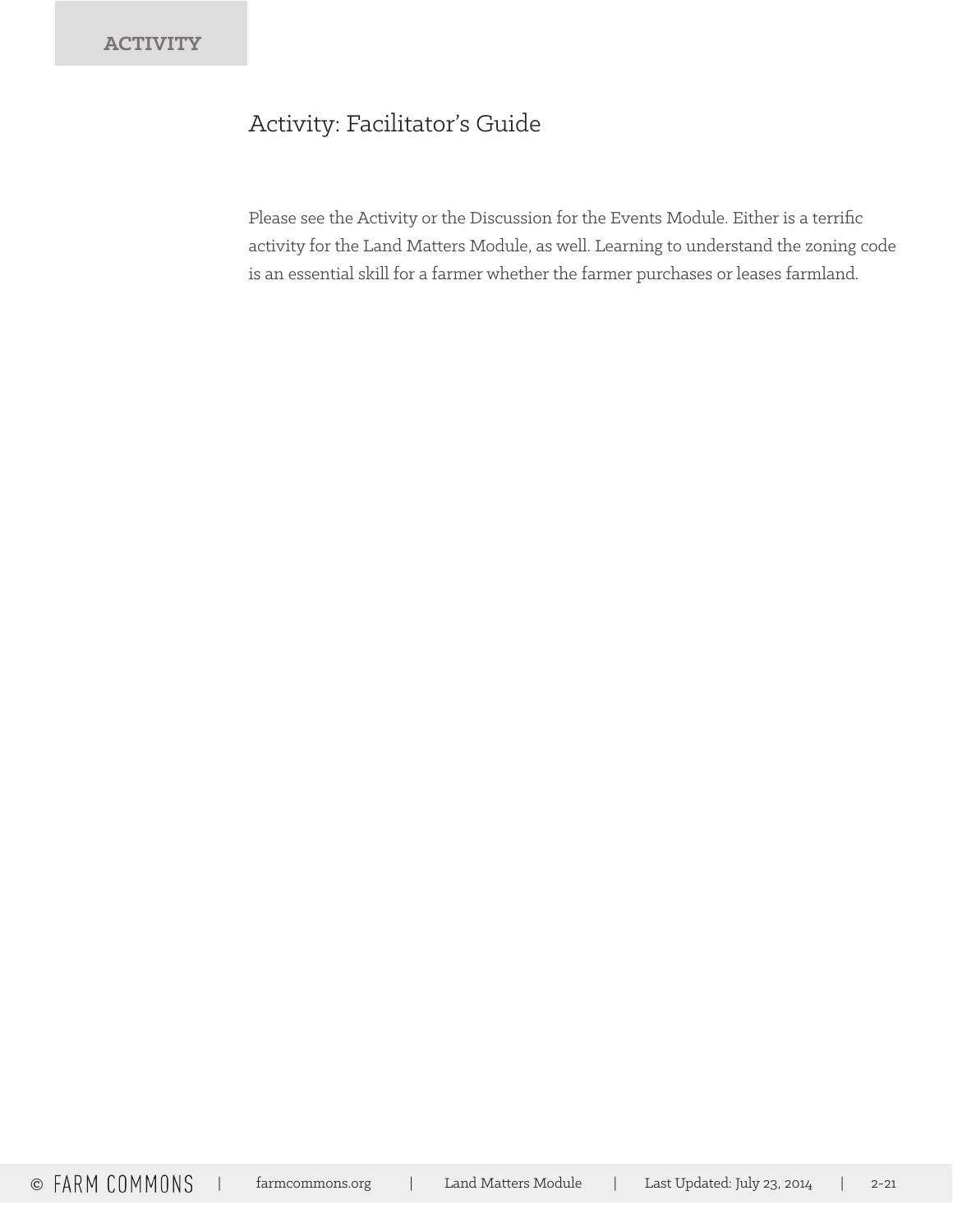

# Land Matters Module Discussion

The objective of this discussion is to show that the lease is a perfect opportunity to think through problems that might develop and to put solutions in place to prevent those problems before they start.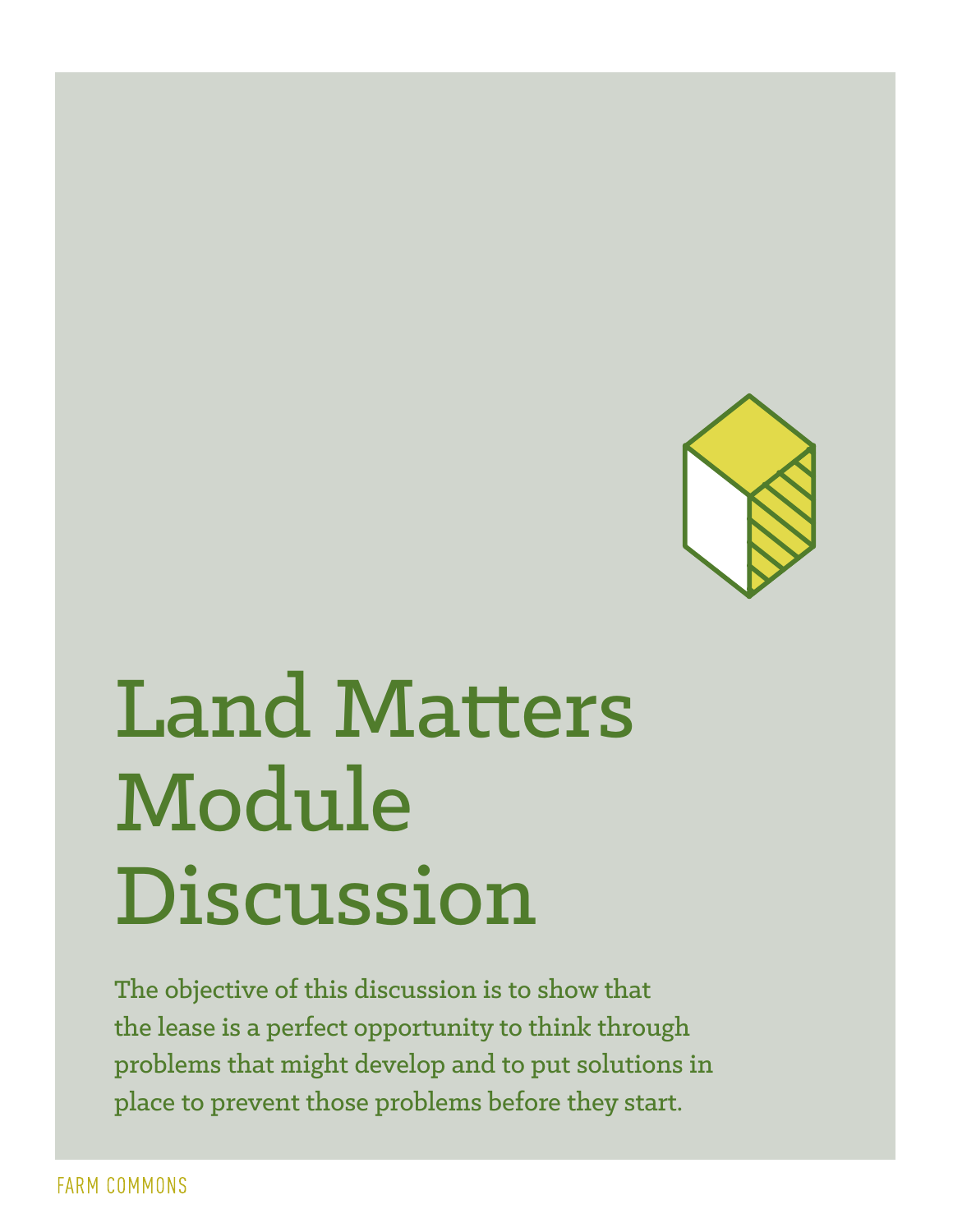### Discussion: Using Leases to Stop Problems Before They Start

### **Objective**

Often, farmers see leases as nothing other than a formality with a small side benefit of protection if the landlord tries to evict the farmer. A lease has so much more potential than that. If farmers wish, the lease is a perfect opportunity to think through problems that might develop and to put solutions in place to prevent those problems before they start.

To truly create a lease that resolves problems in advance, farmers need to think through the details of their lease arrangement. Especially these days, many landowners want the idea of a local farmer on the land. These landowners may not be prepared for the realities of vegetable or animal production. Farmers might discover that after it's too late to correct misimpressions.

This discussion is designed to put one often hidden, but always crucial, problem front and center: access to water. The problems form the motivation to draft a more effective lease. For this case specifically- a malfunctioning water pump- the potential solutions are endless. Farmers and landowners can dream up dozens of possible strategies to assign financial responsibility or make repairs. The only "right" answer is the solution that works best for the individual parties involved. Some farmers think that there are standard answers to these kinds of problems- that's not true. Creativity is a good thing when it comes to leases that prevent problems.

A secondary objective of this exercise is to give farmers practice in translating plans and intentions into formal, enforceable language. Thinking up a system is one thing. Writing that system down in words is another thing. If farmers only make it as far as thinking up a solution, they've only gotten half way. Writing things down can be hard because it forces the person to be precise. The effort is well worth it. Things are forgotten; memories fade. A lease needs to be written to ensure its enforceability.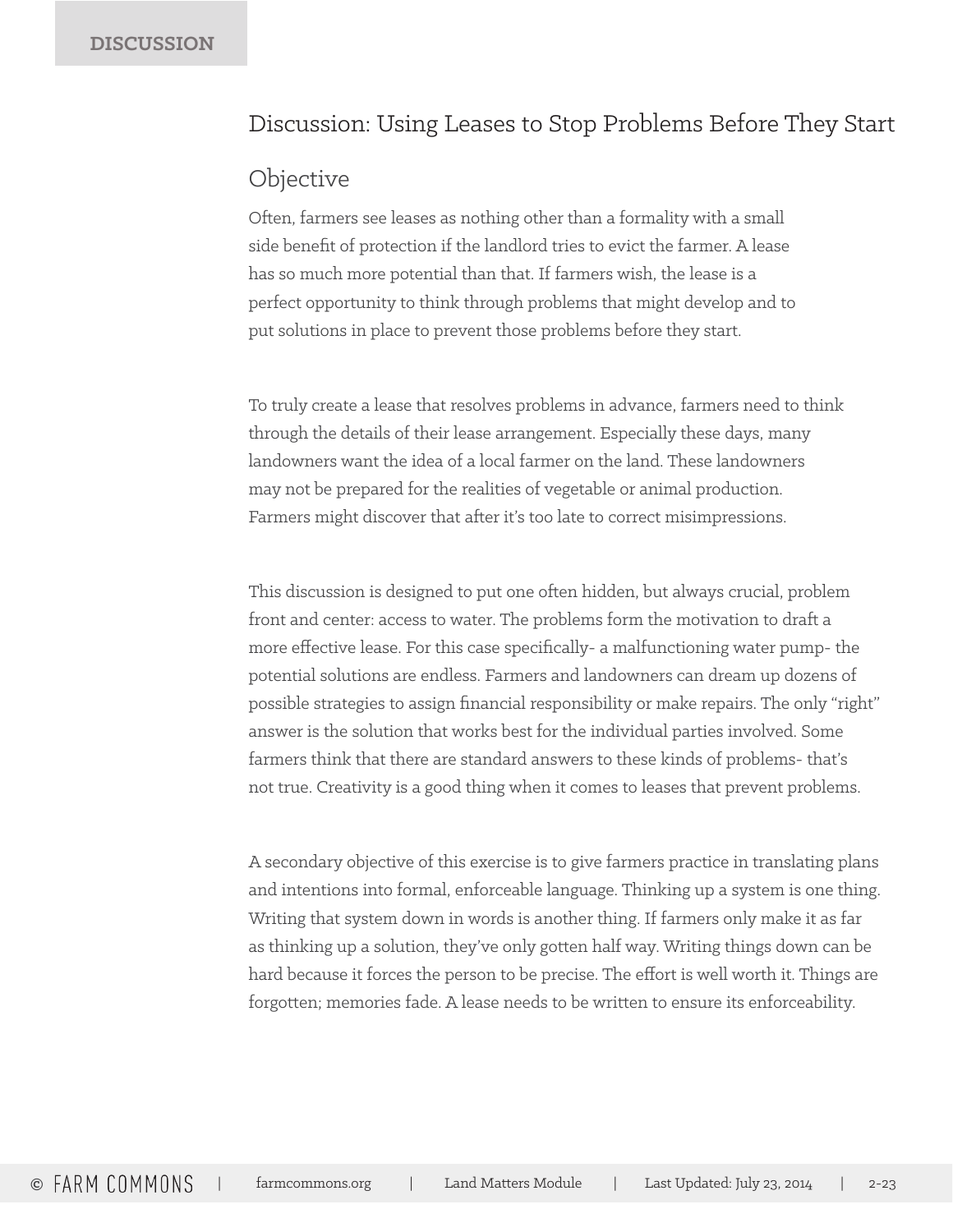## Ways to use this discussion

- Role Playing: This discussion can be a little more exciting if students do some role playing. The reading can be given to one individual beforehand. Ask them to prepare a dramatic reading for the rest of the class. This works well if the facilitator knows the class and can pick a good person for it.
- Silent reading: If role playing simply isn't the class's style, this is just as easy to host by asking students to spend a few minutes reading the story beforehand.
- Group or entire class: Students are often more eager to share with just 2-3 other people so small group discussions can be ideal. The discussion would alsowork well in a large group. Especially when time is short, whole group discussions are easier. The facilitator can move the group along and there's no need to take time with each group reporting back after the discussion.
- Homework activity or in-class discussion: Because of the writing element, this discussion would translate well to a homework activity.

## Facilitator's Discussion Points

The following are a few potential discussion points for facilitators.

What has caused August's problems with Bob?

- The most obvious problem is that August and Bob didn't assign responsibility for pump repairs ahead of time.
- Bob and August did not communicate about the water infrastructure or pumpcapacity ahead of time.
- Because the capacity and repairs weren't discussed ahead of time, August may not be able to make the repairs himself. He has to rely on Bob, but Bob has no motivation to complete the job. Without a clear understanding of who should pay for the task, neither person can move forward with confidence.
- August and Bob didn't have a procedure for handling conflicts in advance.
- Going farther back, Bob may not have understood the nature of vegetable production ahead of time. Bob is accustomed to alfalfa, which has much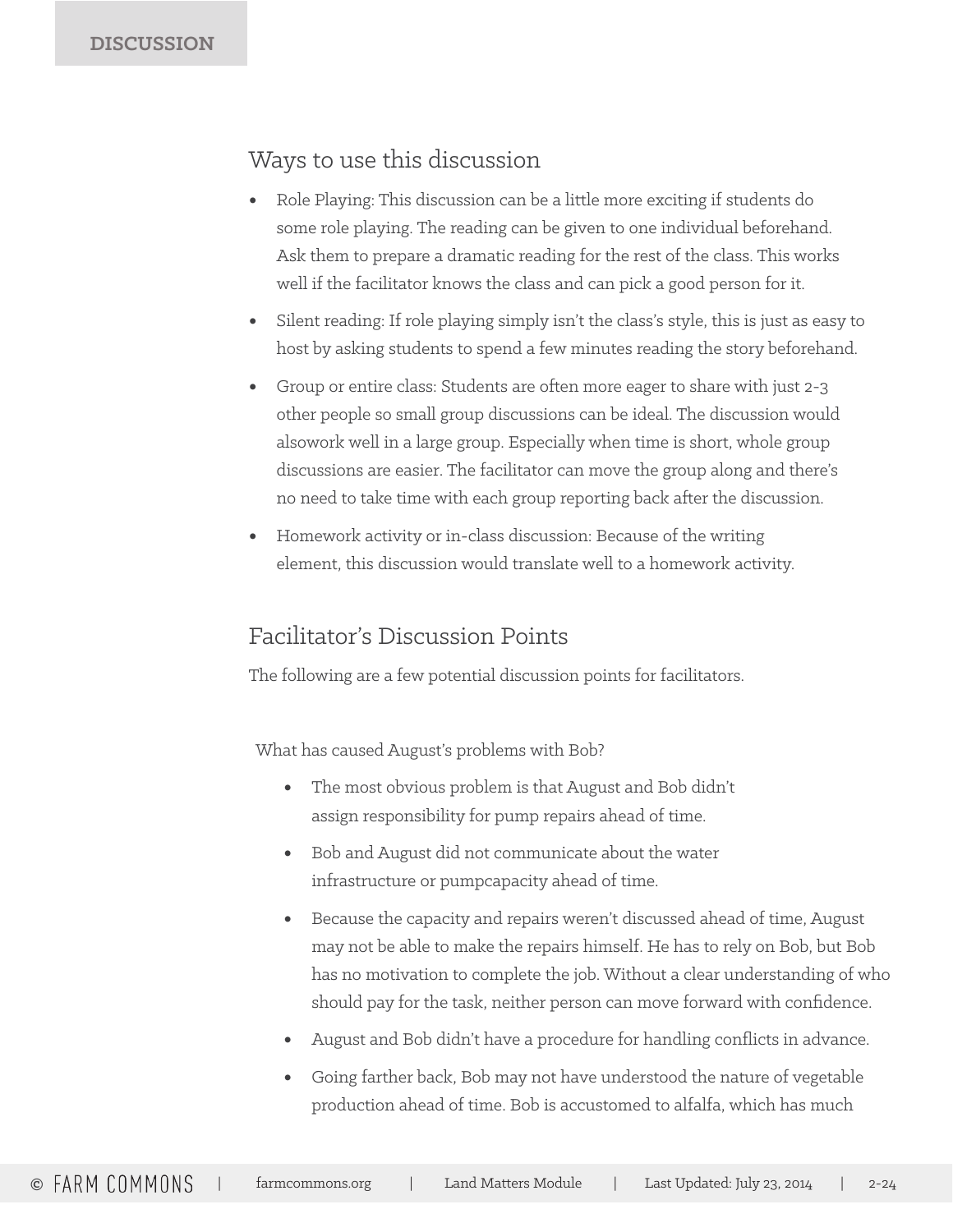#### **DISCUSSION**

different demands in terms of soil, water, and cultivation. He may not understand the threat the lack of water is to vegetable production.

• A deeper problem might be that the low rent makes Bob feel like he's doing August a favor. It could be that Bob feels he doesn't owe August anything further. In reality, the lack of water makes Bob's generosity useless to August.

If August and Bob had thought about this potential issue ahead of time, what systems might they have created to make the process easier? For example, might August and Bob have communicated differently? Or, maybe a different fee structure would have helped? Brainstorm ways this problem could have been prevented.

- August and Bob could have agreed that Bob is providing land and access to a specific volume or flow rate of water for \$100. If the water is a part of the lease, Bob would be responsible for timely access to the water.
- August could have offered Bob more rent in return for a commitment to complete repairs within one week. If Bob does not make essential repairs within one week, August could have the authority to arrange for repairs himself, with the cost to be deducted from August's rent.
- August and Bob might have agreed to split the cost of all repairs upfront.
- A conflict resolution committee mihgt have been planned to resolve this dispute. Conflict resolution committees are often a group of 3 or 5 individuals who agree to listen to all sides of a conflict before recommending a resolution. The parties to the conflict agree to follow the resolution proposed by the committee.
- August could have prepared a short summary of his infrastructure needs for Bob ahead of time, and specifically asked Bob if his acreage could meet those needs. This might have alerted Bob to the differences between alfalfa and vegetables.
- August could insist on paying market rate for the farmland rental. This would create a more professional relationship between August and Bob, which might help Bob realize that he's working with a business owner, not doing someone a favor.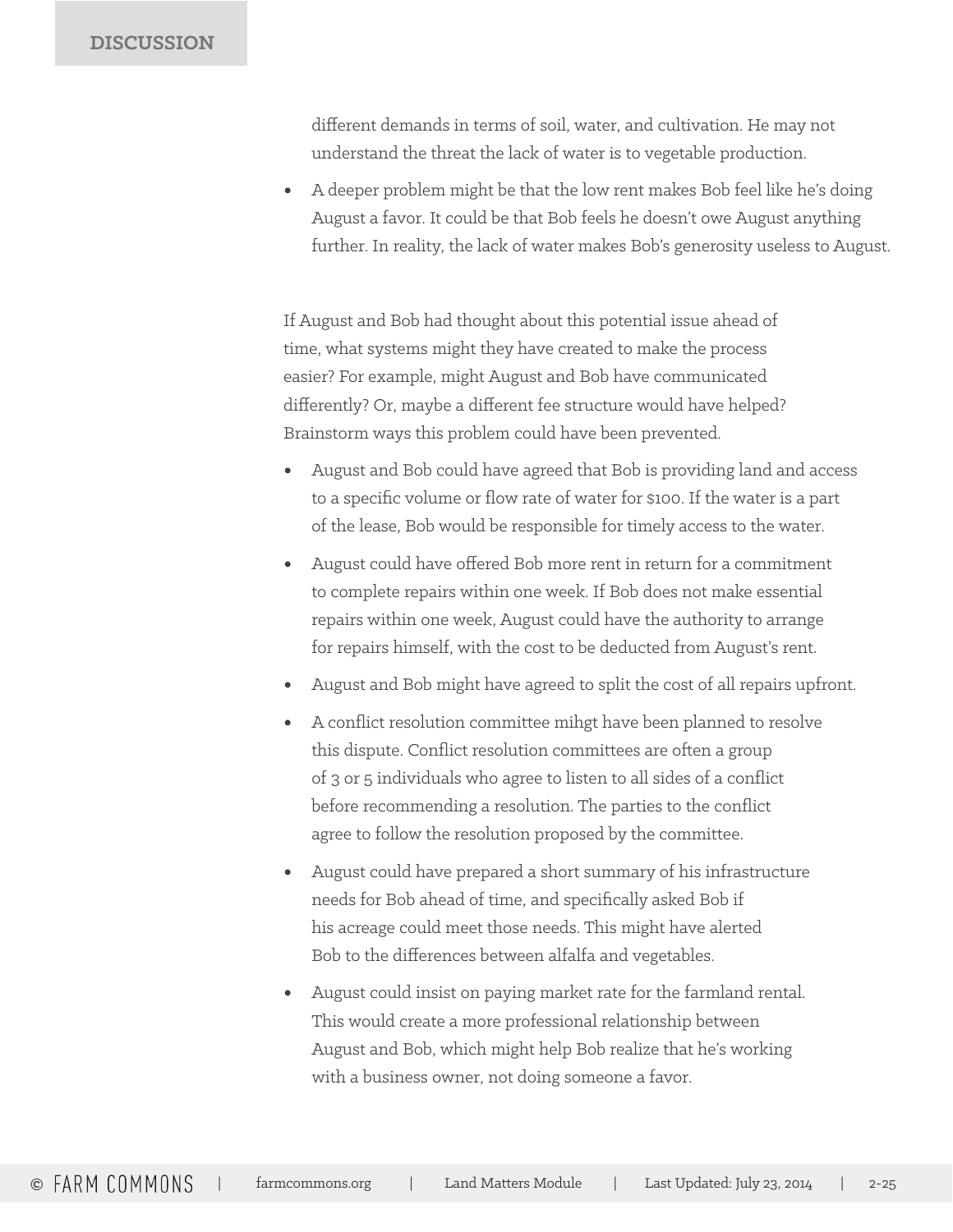## Discussion Handout: Using Leases to Stop Problems Before They Start

One day, you go to lunch with an old friend, August. You ask August how his farming career has been going. This is his response:

"After spending 3 years working for other farmers, I finally started my own thing this year. I found a family with 10 acres just outside of town- it's a weekend property for them. I worked mostly with the fellow, his name is Bob. Bob was renting it for alfalfa, but he wanted to see some veggies this year, so I got him to lease me 2 acres. And, since Bob and his family care about local farmers, they gave me an awesome deal- just \$100 for the whole year. I jumped on the opportunity. Except would you believe what they did? It's early July, the heat is starting to come on and the plants look like they are really coming into their own. It hasn't rained very much, but that's fine because I'd prefer to water. Well, just then the well pump breaks. It has been three weeks and they haven't done a thing to fix it. Bob now says I have to pay them back when they get around to it. They think this is my fault because the pump isn't used to being run so much! I don't have the money right now. The timing is terrible! If my crops aren't watered this week, I won't turn a profit at all. I'll be surprised if I can afford even the \$100 for the lease. This isn't worth the trouble."

Now as it happens, you are an attorney and you specialize in writing leases. You tell August that although things have gone terribly this year, a good lease will help iron out these problems well in advance, next time. You offer to help August write a good lease and he takes you up on it. To begin, you need to talk in more detail about the water situation.

#### Discuss:

- 1. What has caused August's problems with Bob?
- 2. If August and Bob had thought about this potential issue ahead of time, what systems might they have created to make the process easier? For example, might August and Bob have communicated differently? Or, maybe a different fee structure would have helped?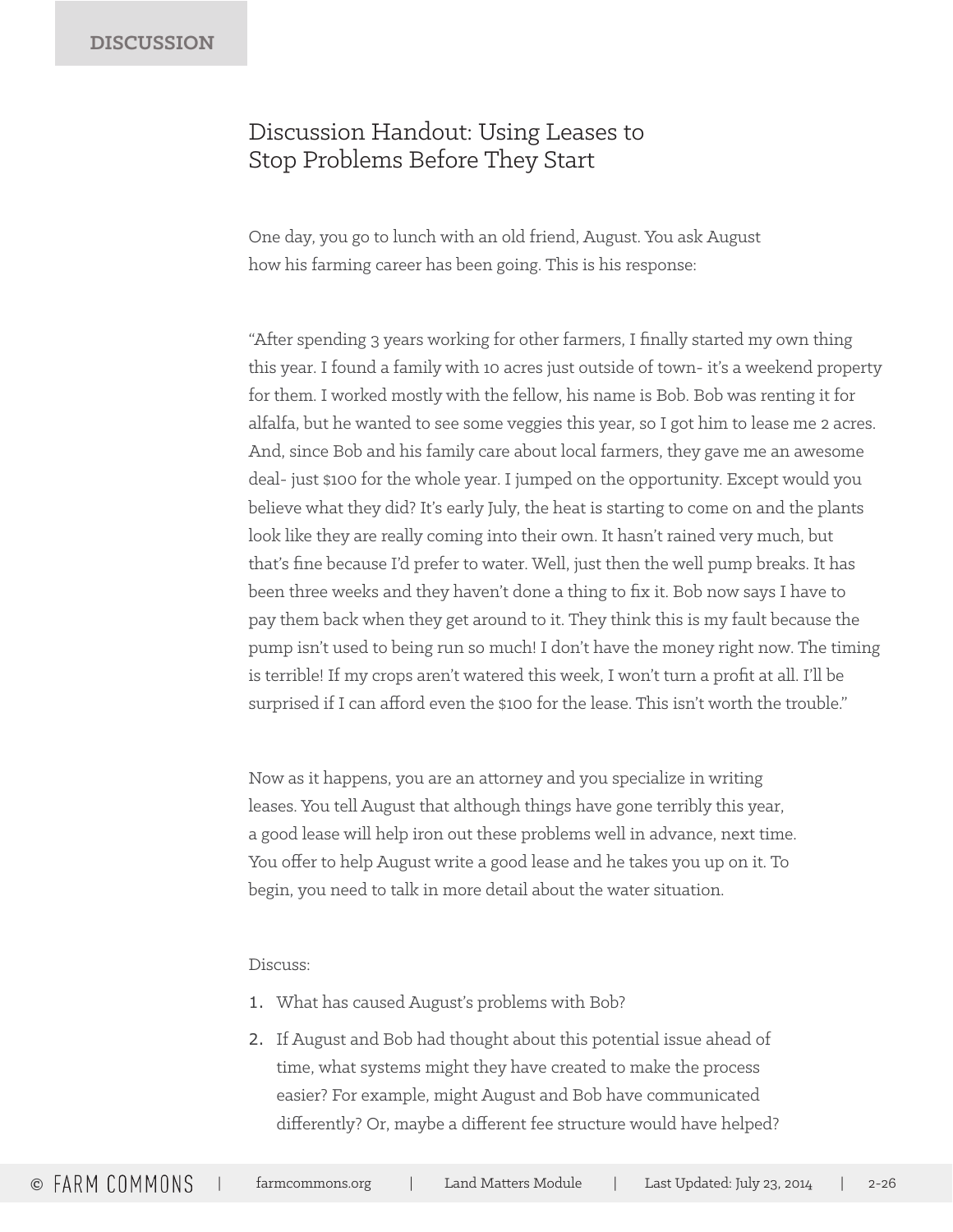Brainstorm ways this problem could have been prevented.

3. Pick one problem and potential solution. Draft some language you might put in the farmland lease between August and Bob to prevent the problem in the future.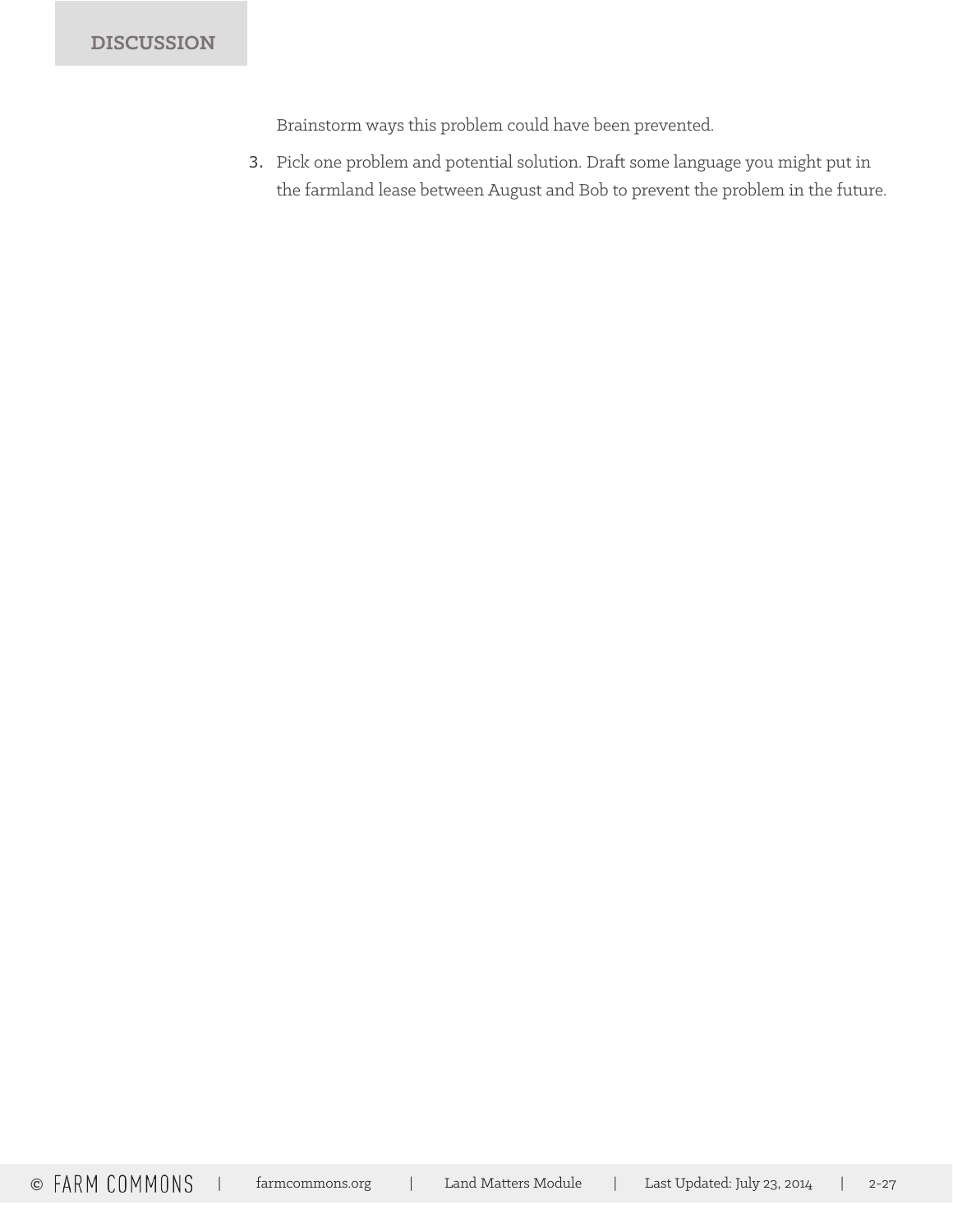

# Land Matters Module Further Resources

**FARM COMMONS**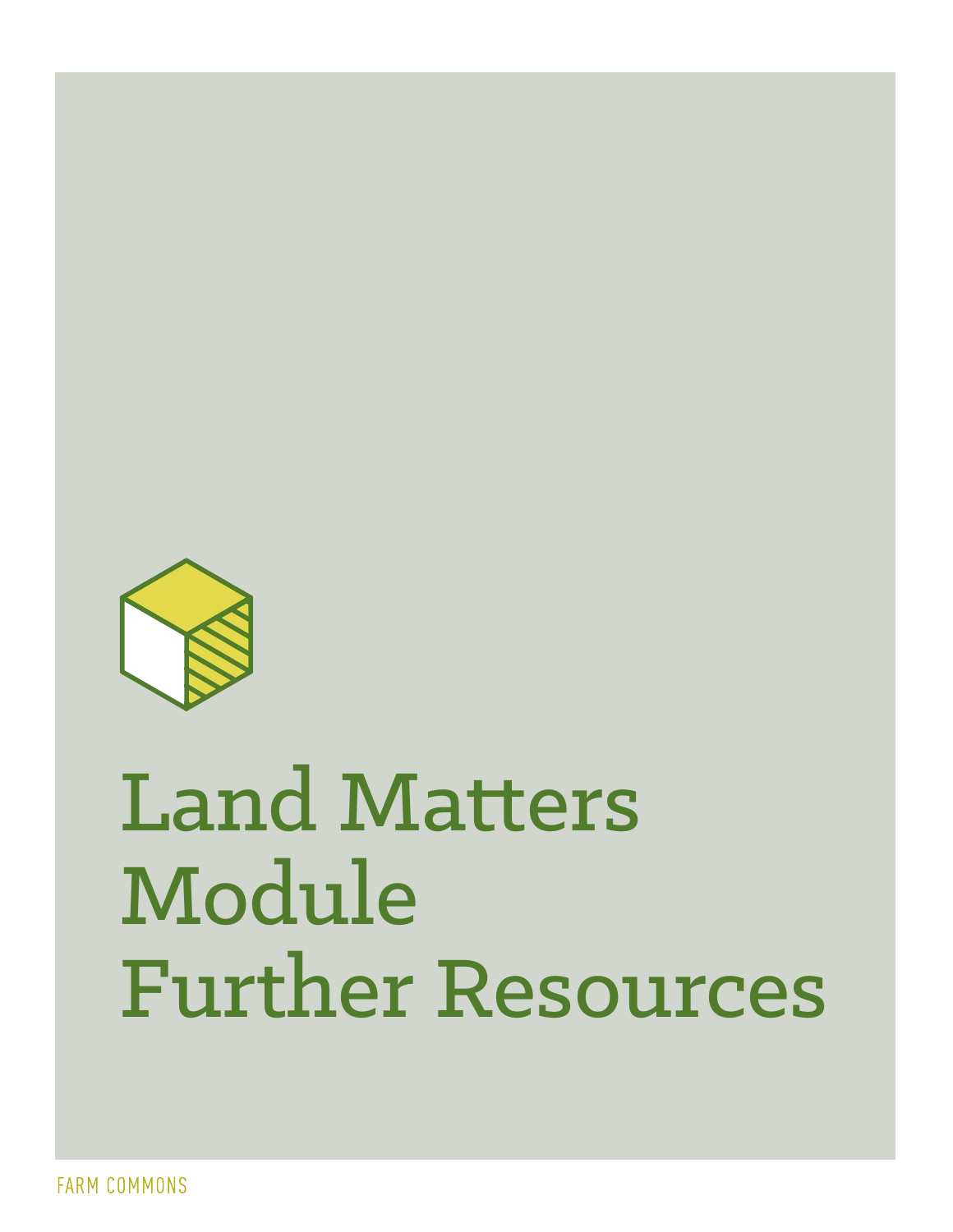## Land Matters Further Resources

#### Sustainable Farm Lease

This website offers valuable resources for creating a farmland lease that respects the principles of sustainability. It's geared to landowners but can be just as effective for farmers. From the farmer's perspective, these points may be bargaining tools for more affordable rates or longer lease terms.

www.sustainablefarmlease.org

#### Ag Lease 101

This website is managed by a group of Extension agents. It provides model leases drafted for traditional or conventional farm operations. The models provided do not address the unique circumstances or flexibility of direct-to-consumer farm operations. But, the models are a useful place to start with reference to valuation and payment strategies.

www.aglease101.org